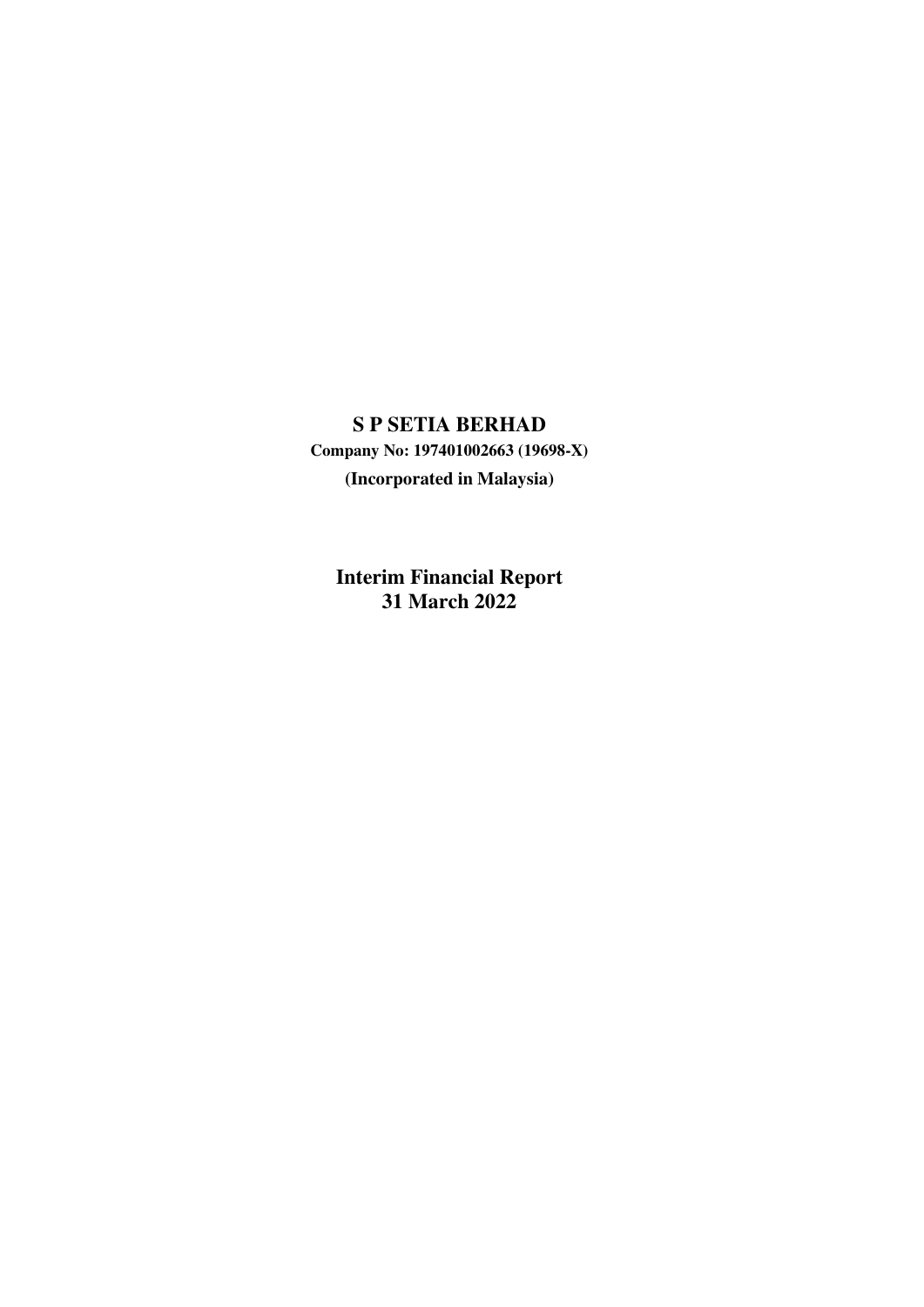# **Interim Financial Report - 31 March 2022**

|                                                                                                    | Page No.  |
|----------------------------------------------------------------------------------------------------|-----------|
| Condensed Consolidated Statement of Financial Position                                             | 1         |
| Condensed Consolidated Statement of Comprehensive Income                                           | 2         |
| Condensed Consolidated Statement of Changes In Equity                                              | 3         |
| Condensed Consolidated Statement of Cash Flows                                                     | $4 - 5$   |
| Notes to the Interim Financial Report                                                              | $6 - 9$   |
| Additional Information Required by the Listing Requirements of<br>Bursa Malaysia Securities Berhad | $10 - 15$ |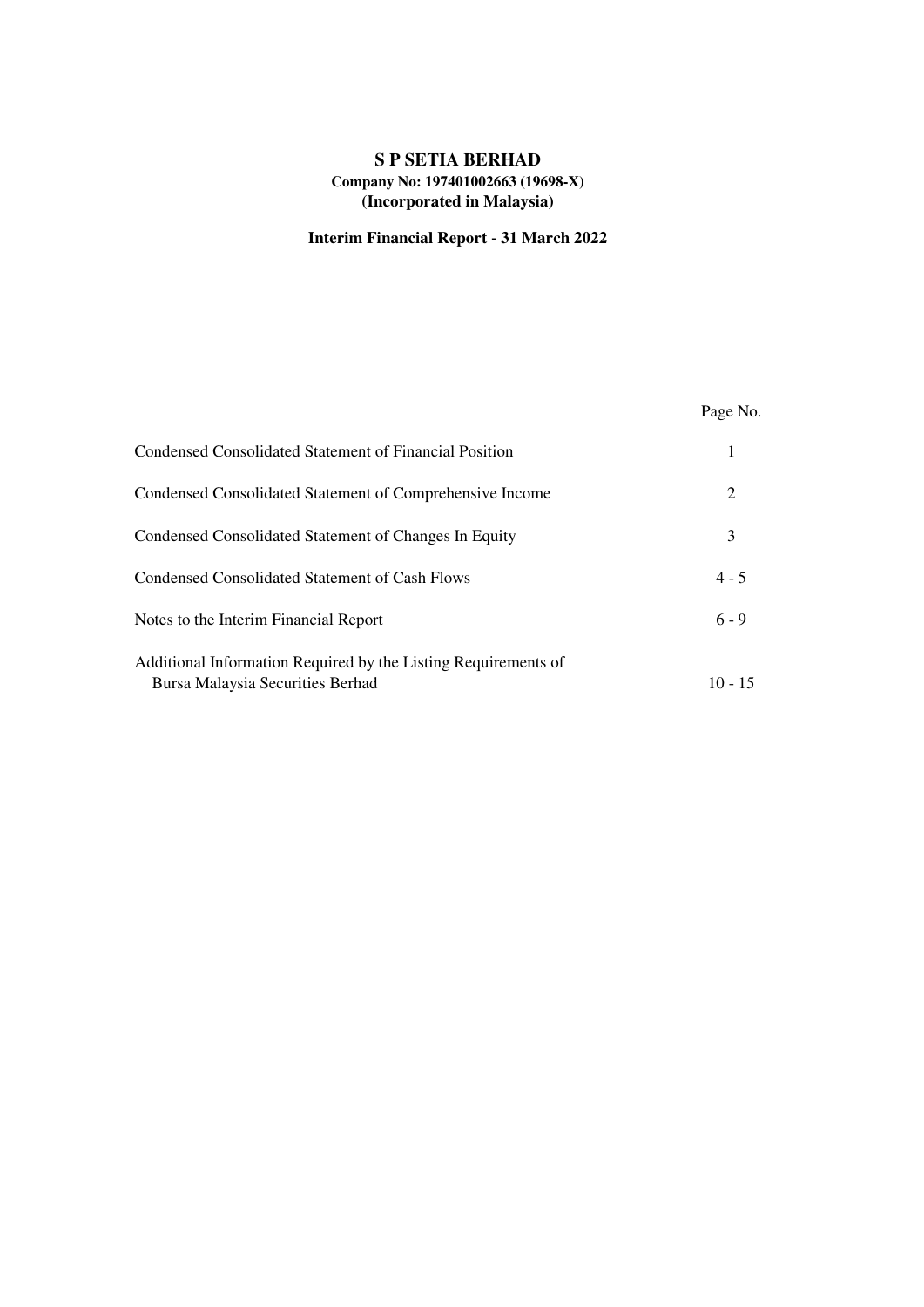#### **S P SETIA BERHAD (Company No: 197401002663 (19698-X)) (Incorporated in Malaysia) CONDENSED CONSOLIDATED STATEMENT OF FINANCIAL POSITION AS AT 31 MARCH 2022** *(The figures have not been audited)*

| As At<br>As At<br>31/12/2021<br>31/03/2022<br><b>RM'000</b><br><b>RM'000</b><br><b>ASSETS</b><br><b>Non-current assets</b><br>725,965<br>Property, plant and equipment<br>731,824<br>Right-of-use - property, plant and equipment<br>1,542<br>1,852<br>2,040,339<br>2,046,487<br>Investment properties<br>Right-of-use - investment properties<br>46,940<br>44,640<br>Inventories - land held for property development<br>12,534,255<br>12,533,026<br>13,354<br>13,488<br>Intangible asset<br>3,455,185<br>Investments in joint ventures<br>3,512,463<br>567,384<br>565,362<br>Investments in associated companies<br>96<br>96<br>Other investments<br>69,785<br>69,785<br>Amounts owing by joint ventures<br>64,891<br>61,283<br>Trade receivables<br>79,606<br>82,671<br>Other receivables, deposits and prepayments<br>307,872<br>315,812<br>Deferred tax assets<br>19,966,279<br>19,919,724<br><b>Current assets</b><br>738,641<br>Trade receivables<br>675,675<br>1,458,110<br>1,290,160<br>Contract assets<br>224,436<br>233,651<br>Other receivables, deposits and prepayments<br>139,670<br>139,670<br>Inventories - land held for sales<br>2,798,131<br>2,895,419<br>Inventories - property development costs<br>Inventories - completed properties and others<br>1,049,646<br>1.069.195<br>1,708,206<br>Contract cost assets<br>1,766,190<br>84,514<br>Amounts owing by joint ventures<br>84,889<br>Amounts owing by associated companies<br>2,464<br>٠<br>276<br>135<br>Amounts owing by related parties<br>57,434<br>50,793<br>Current tax assets<br>1,401,604<br>1,041,360<br>Short-term funds<br>163,229<br>206,190<br>Short-term deposits<br>1,355,272<br>1,463,422<br>Cash and bank balances<br>10,833,726<br>11,264,656<br><b>TOTAL ASSETS</b><br>30,800,005<br>31,184,380<br><b>EQUITY AND LIABILITIES</b><br><b>EQUITY</b><br>8,490,350<br>8,490,225<br>Share capital<br>Share capital - RCPS-i A<br>1,087,363<br>1,087,363<br>Share capital - RCPS-i B<br>1,035,218<br>1,035,218<br>Reserves<br>86,927<br>Share-based payment reserve<br>88,998<br>Reserve on acquisition arising from common control<br>(1,295,884)<br>(1,295,884)<br>Exchange translation reserve<br>97,401<br>107,157<br>Retained earnings<br>4,639,558<br>4,664,527<br><b>Equity attributable to owners of the Company</b><br>14,143,004<br>14,175,533<br>1,454,833<br>Non-controlling interests<br>1,456,206<br>15,597,837<br>15,631,739<br>Total equity<br><b>LIABILITIES</b><br><b>Non-current liabilities</b><br>Redeemable cumulative preference shares<br>37,486<br>37,965<br>Other payables and accruals<br>61,382<br>61,850<br>Long-term borrowings<br>8,181,153<br>9,308,641<br>Lease liabilities<br>823<br>148<br>Deferred tax liabilities<br>452,756<br>446,104<br>9,855,383<br>8,732,925<br><b>Current liabilities</b><br>Trade payables<br>1,359,395<br>1,495,050<br>Contract liabilities<br>132,449<br>119,275<br>Other payables and accruals<br>802,562<br>804,019<br>Short-term borrowings<br>4,162,655<br>3,247,231<br>Lease liabilities<br>1,504<br>1,155<br>Current tax liabilities<br>10,304<br>30,012<br>374<br>Amounts owing to related parties<br>516<br>6,469,243<br>5,697,258<br><b>Total liabilities</b><br>15,202,168<br>15,552,641<br><b>TOTAL EQUITY AND LIABILITIES</b><br>30,800,005<br>31,184,380<br>Net assets per share attributable to owners of the Company<br>2.95<br>2.96 | (UNAUDITED) | (AUDITED) |
|---------------------------------------------------------------------------------------------------------------------------------------------------------------------------------------------------------------------------------------------------------------------------------------------------------------------------------------------------------------------------------------------------------------------------------------------------------------------------------------------------------------------------------------------------------------------------------------------------------------------------------------------------------------------------------------------------------------------------------------------------------------------------------------------------------------------------------------------------------------------------------------------------------------------------------------------------------------------------------------------------------------------------------------------------------------------------------------------------------------------------------------------------------------------------------------------------------------------------------------------------------------------------------------------------------------------------------------------------------------------------------------------------------------------------------------------------------------------------------------------------------------------------------------------------------------------------------------------------------------------------------------------------------------------------------------------------------------------------------------------------------------------------------------------------------------------------------------------------------------------------------------------------------------------------------------------------------------------------------------------------------------------------------------------------------------------------------------------------------------------------------------------------------------------------------------------------------------------------------------------------------------------------------------------------------------------------------------------------------------------------------------------------------------------------------------------------------------------------------------------------------------------------------------------------------------------------------------------------------------------------------------------------------------------------------------------------------------------------------------------------------------------------------------------------------------------------------------------------------------------------------------------------------------------------------------------------------------------------------------------------------------------------------------------------------------------------------------------------------------------------------------------------------------------------------------------------------------------------------------------------------------------------------------------------------------------------------------------------------------------------------------------------------|-------------|-----------|
|                                                                                                                                                                                                                                                                                                                                                                                                                                                                                                                                                                                                                                                                                                                                                                                                                                                                                                                                                                                                                                                                                                                                                                                                                                                                                                                                                                                                                                                                                                                                                                                                                                                                                                                                                                                                                                                                                                                                                                                                                                                                                                                                                                                                                                                                                                                                                                                                                                                                                                                                                                                                                                                                                                                                                                                                                                                                                                                                                                                                                                                                                                                                                                                                                                                                                                                                                                                                         |             |           |
|                                                                                                                                                                                                                                                                                                                                                                                                                                                                                                                                                                                                                                                                                                                                                                                                                                                                                                                                                                                                                                                                                                                                                                                                                                                                                                                                                                                                                                                                                                                                                                                                                                                                                                                                                                                                                                                                                                                                                                                                                                                                                                                                                                                                                                                                                                                                                                                                                                                                                                                                                                                                                                                                                                                                                                                                                                                                                                                                                                                                                                                                                                                                                                                                                                                                                                                                                                                                         |             |           |
|                                                                                                                                                                                                                                                                                                                                                                                                                                                                                                                                                                                                                                                                                                                                                                                                                                                                                                                                                                                                                                                                                                                                                                                                                                                                                                                                                                                                                                                                                                                                                                                                                                                                                                                                                                                                                                                                                                                                                                                                                                                                                                                                                                                                                                                                                                                                                                                                                                                                                                                                                                                                                                                                                                                                                                                                                                                                                                                                                                                                                                                                                                                                                                                                                                                                                                                                                                                                         |             |           |
|                                                                                                                                                                                                                                                                                                                                                                                                                                                                                                                                                                                                                                                                                                                                                                                                                                                                                                                                                                                                                                                                                                                                                                                                                                                                                                                                                                                                                                                                                                                                                                                                                                                                                                                                                                                                                                                                                                                                                                                                                                                                                                                                                                                                                                                                                                                                                                                                                                                                                                                                                                                                                                                                                                                                                                                                                                                                                                                                                                                                                                                                                                                                                                                                                                                                                                                                                                                                         |             |           |
|                                                                                                                                                                                                                                                                                                                                                                                                                                                                                                                                                                                                                                                                                                                                                                                                                                                                                                                                                                                                                                                                                                                                                                                                                                                                                                                                                                                                                                                                                                                                                                                                                                                                                                                                                                                                                                                                                                                                                                                                                                                                                                                                                                                                                                                                                                                                                                                                                                                                                                                                                                                                                                                                                                                                                                                                                                                                                                                                                                                                                                                                                                                                                                                                                                                                                                                                                                                                         |             |           |
|                                                                                                                                                                                                                                                                                                                                                                                                                                                                                                                                                                                                                                                                                                                                                                                                                                                                                                                                                                                                                                                                                                                                                                                                                                                                                                                                                                                                                                                                                                                                                                                                                                                                                                                                                                                                                                                                                                                                                                                                                                                                                                                                                                                                                                                                                                                                                                                                                                                                                                                                                                                                                                                                                                                                                                                                                                                                                                                                                                                                                                                                                                                                                                                                                                                                                                                                                                                                         |             |           |
|                                                                                                                                                                                                                                                                                                                                                                                                                                                                                                                                                                                                                                                                                                                                                                                                                                                                                                                                                                                                                                                                                                                                                                                                                                                                                                                                                                                                                                                                                                                                                                                                                                                                                                                                                                                                                                                                                                                                                                                                                                                                                                                                                                                                                                                                                                                                                                                                                                                                                                                                                                                                                                                                                                                                                                                                                                                                                                                                                                                                                                                                                                                                                                                                                                                                                                                                                                                                         |             |           |
|                                                                                                                                                                                                                                                                                                                                                                                                                                                                                                                                                                                                                                                                                                                                                                                                                                                                                                                                                                                                                                                                                                                                                                                                                                                                                                                                                                                                                                                                                                                                                                                                                                                                                                                                                                                                                                                                                                                                                                                                                                                                                                                                                                                                                                                                                                                                                                                                                                                                                                                                                                                                                                                                                                                                                                                                                                                                                                                                                                                                                                                                                                                                                                                                                                                                                                                                                                                                         |             |           |
|                                                                                                                                                                                                                                                                                                                                                                                                                                                                                                                                                                                                                                                                                                                                                                                                                                                                                                                                                                                                                                                                                                                                                                                                                                                                                                                                                                                                                                                                                                                                                                                                                                                                                                                                                                                                                                                                                                                                                                                                                                                                                                                                                                                                                                                                                                                                                                                                                                                                                                                                                                                                                                                                                                                                                                                                                                                                                                                                                                                                                                                                                                                                                                                                                                                                                                                                                                                                         |             |           |
|                                                                                                                                                                                                                                                                                                                                                                                                                                                                                                                                                                                                                                                                                                                                                                                                                                                                                                                                                                                                                                                                                                                                                                                                                                                                                                                                                                                                                                                                                                                                                                                                                                                                                                                                                                                                                                                                                                                                                                                                                                                                                                                                                                                                                                                                                                                                                                                                                                                                                                                                                                                                                                                                                                                                                                                                                                                                                                                                                                                                                                                                                                                                                                                                                                                                                                                                                                                                         |             |           |
|                                                                                                                                                                                                                                                                                                                                                                                                                                                                                                                                                                                                                                                                                                                                                                                                                                                                                                                                                                                                                                                                                                                                                                                                                                                                                                                                                                                                                                                                                                                                                                                                                                                                                                                                                                                                                                                                                                                                                                                                                                                                                                                                                                                                                                                                                                                                                                                                                                                                                                                                                                                                                                                                                                                                                                                                                                                                                                                                                                                                                                                                                                                                                                                                                                                                                                                                                                                                         |             |           |
|                                                                                                                                                                                                                                                                                                                                                                                                                                                                                                                                                                                                                                                                                                                                                                                                                                                                                                                                                                                                                                                                                                                                                                                                                                                                                                                                                                                                                                                                                                                                                                                                                                                                                                                                                                                                                                                                                                                                                                                                                                                                                                                                                                                                                                                                                                                                                                                                                                                                                                                                                                                                                                                                                                                                                                                                                                                                                                                                                                                                                                                                                                                                                                                                                                                                                                                                                                                                         |             |           |
|                                                                                                                                                                                                                                                                                                                                                                                                                                                                                                                                                                                                                                                                                                                                                                                                                                                                                                                                                                                                                                                                                                                                                                                                                                                                                                                                                                                                                                                                                                                                                                                                                                                                                                                                                                                                                                                                                                                                                                                                                                                                                                                                                                                                                                                                                                                                                                                                                                                                                                                                                                                                                                                                                                                                                                                                                                                                                                                                                                                                                                                                                                                                                                                                                                                                                                                                                                                                         |             |           |
|                                                                                                                                                                                                                                                                                                                                                                                                                                                                                                                                                                                                                                                                                                                                                                                                                                                                                                                                                                                                                                                                                                                                                                                                                                                                                                                                                                                                                                                                                                                                                                                                                                                                                                                                                                                                                                                                                                                                                                                                                                                                                                                                                                                                                                                                                                                                                                                                                                                                                                                                                                                                                                                                                                                                                                                                                                                                                                                                                                                                                                                                                                                                                                                                                                                                                                                                                                                                         |             |           |
|                                                                                                                                                                                                                                                                                                                                                                                                                                                                                                                                                                                                                                                                                                                                                                                                                                                                                                                                                                                                                                                                                                                                                                                                                                                                                                                                                                                                                                                                                                                                                                                                                                                                                                                                                                                                                                                                                                                                                                                                                                                                                                                                                                                                                                                                                                                                                                                                                                                                                                                                                                                                                                                                                                                                                                                                                                                                                                                                                                                                                                                                                                                                                                                                                                                                                                                                                                                                         |             |           |
|                                                                                                                                                                                                                                                                                                                                                                                                                                                                                                                                                                                                                                                                                                                                                                                                                                                                                                                                                                                                                                                                                                                                                                                                                                                                                                                                                                                                                                                                                                                                                                                                                                                                                                                                                                                                                                                                                                                                                                                                                                                                                                                                                                                                                                                                                                                                                                                                                                                                                                                                                                                                                                                                                                                                                                                                                                                                                                                                                                                                                                                                                                                                                                                                                                                                                                                                                                                                         |             |           |
|                                                                                                                                                                                                                                                                                                                                                                                                                                                                                                                                                                                                                                                                                                                                                                                                                                                                                                                                                                                                                                                                                                                                                                                                                                                                                                                                                                                                                                                                                                                                                                                                                                                                                                                                                                                                                                                                                                                                                                                                                                                                                                                                                                                                                                                                                                                                                                                                                                                                                                                                                                                                                                                                                                                                                                                                                                                                                                                                                                                                                                                                                                                                                                                                                                                                                                                                                                                                         |             |           |
|                                                                                                                                                                                                                                                                                                                                                                                                                                                                                                                                                                                                                                                                                                                                                                                                                                                                                                                                                                                                                                                                                                                                                                                                                                                                                                                                                                                                                                                                                                                                                                                                                                                                                                                                                                                                                                                                                                                                                                                                                                                                                                                                                                                                                                                                                                                                                                                                                                                                                                                                                                                                                                                                                                                                                                                                                                                                                                                                                                                                                                                                                                                                                                                                                                                                                                                                                                                                         |             |           |
|                                                                                                                                                                                                                                                                                                                                                                                                                                                                                                                                                                                                                                                                                                                                                                                                                                                                                                                                                                                                                                                                                                                                                                                                                                                                                                                                                                                                                                                                                                                                                                                                                                                                                                                                                                                                                                                                                                                                                                                                                                                                                                                                                                                                                                                                                                                                                                                                                                                                                                                                                                                                                                                                                                                                                                                                                                                                                                                                                                                                                                                                                                                                                                                                                                                                                                                                                                                                         |             |           |
|                                                                                                                                                                                                                                                                                                                                                                                                                                                                                                                                                                                                                                                                                                                                                                                                                                                                                                                                                                                                                                                                                                                                                                                                                                                                                                                                                                                                                                                                                                                                                                                                                                                                                                                                                                                                                                                                                                                                                                                                                                                                                                                                                                                                                                                                                                                                                                                                                                                                                                                                                                                                                                                                                                                                                                                                                                                                                                                                                                                                                                                                                                                                                                                                                                                                                                                                                                                                         |             |           |
|                                                                                                                                                                                                                                                                                                                                                                                                                                                                                                                                                                                                                                                                                                                                                                                                                                                                                                                                                                                                                                                                                                                                                                                                                                                                                                                                                                                                                                                                                                                                                                                                                                                                                                                                                                                                                                                                                                                                                                                                                                                                                                                                                                                                                                                                                                                                                                                                                                                                                                                                                                                                                                                                                                                                                                                                                                                                                                                                                                                                                                                                                                                                                                                                                                                                                                                                                                                                         |             |           |
|                                                                                                                                                                                                                                                                                                                                                                                                                                                                                                                                                                                                                                                                                                                                                                                                                                                                                                                                                                                                                                                                                                                                                                                                                                                                                                                                                                                                                                                                                                                                                                                                                                                                                                                                                                                                                                                                                                                                                                                                                                                                                                                                                                                                                                                                                                                                                                                                                                                                                                                                                                                                                                                                                                                                                                                                                                                                                                                                                                                                                                                                                                                                                                                                                                                                                                                                                                                                         |             |           |
|                                                                                                                                                                                                                                                                                                                                                                                                                                                                                                                                                                                                                                                                                                                                                                                                                                                                                                                                                                                                                                                                                                                                                                                                                                                                                                                                                                                                                                                                                                                                                                                                                                                                                                                                                                                                                                                                                                                                                                                                                                                                                                                                                                                                                                                                                                                                                                                                                                                                                                                                                                                                                                                                                                                                                                                                                                                                                                                                                                                                                                                                                                                                                                                                                                                                                                                                                                                                         |             |           |
|                                                                                                                                                                                                                                                                                                                                                                                                                                                                                                                                                                                                                                                                                                                                                                                                                                                                                                                                                                                                                                                                                                                                                                                                                                                                                                                                                                                                                                                                                                                                                                                                                                                                                                                                                                                                                                                                                                                                                                                                                                                                                                                                                                                                                                                                                                                                                                                                                                                                                                                                                                                                                                                                                                                                                                                                                                                                                                                                                                                                                                                                                                                                                                                                                                                                                                                                                                                                         |             |           |
|                                                                                                                                                                                                                                                                                                                                                                                                                                                                                                                                                                                                                                                                                                                                                                                                                                                                                                                                                                                                                                                                                                                                                                                                                                                                                                                                                                                                                                                                                                                                                                                                                                                                                                                                                                                                                                                                                                                                                                                                                                                                                                                                                                                                                                                                                                                                                                                                                                                                                                                                                                                                                                                                                                                                                                                                                                                                                                                                                                                                                                                                                                                                                                                                                                                                                                                                                                                                         |             |           |
|                                                                                                                                                                                                                                                                                                                                                                                                                                                                                                                                                                                                                                                                                                                                                                                                                                                                                                                                                                                                                                                                                                                                                                                                                                                                                                                                                                                                                                                                                                                                                                                                                                                                                                                                                                                                                                                                                                                                                                                                                                                                                                                                                                                                                                                                                                                                                                                                                                                                                                                                                                                                                                                                                                                                                                                                                                                                                                                                                                                                                                                                                                                                                                                                                                                                                                                                                                                                         |             |           |
|                                                                                                                                                                                                                                                                                                                                                                                                                                                                                                                                                                                                                                                                                                                                                                                                                                                                                                                                                                                                                                                                                                                                                                                                                                                                                                                                                                                                                                                                                                                                                                                                                                                                                                                                                                                                                                                                                                                                                                                                                                                                                                                                                                                                                                                                                                                                                                                                                                                                                                                                                                                                                                                                                                                                                                                                                                                                                                                                                                                                                                                                                                                                                                                                                                                                                                                                                                                                         |             |           |
|                                                                                                                                                                                                                                                                                                                                                                                                                                                                                                                                                                                                                                                                                                                                                                                                                                                                                                                                                                                                                                                                                                                                                                                                                                                                                                                                                                                                                                                                                                                                                                                                                                                                                                                                                                                                                                                                                                                                                                                                                                                                                                                                                                                                                                                                                                                                                                                                                                                                                                                                                                                                                                                                                                                                                                                                                                                                                                                                                                                                                                                                                                                                                                                                                                                                                                                                                                                                         |             |           |
|                                                                                                                                                                                                                                                                                                                                                                                                                                                                                                                                                                                                                                                                                                                                                                                                                                                                                                                                                                                                                                                                                                                                                                                                                                                                                                                                                                                                                                                                                                                                                                                                                                                                                                                                                                                                                                                                                                                                                                                                                                                                                                                                                                                                                                                                                                                                                                                                                                                                                                                                                                                                                                                                                                                                                                                                                                                                                                                                                                                                                                                                                                                                                                                                                                                                                                                                                                                                         |             |           |
|                                                                                                                                                                                                                                                                                                                                                                                                                                                                                                                                                                                                                                                                                                                                                                                                                                                                                                                                                                                                                                                                                                                                                                                                                                                                                                                                                                                                                                                                                                                                                                                                                                                                                                                                                                                                                                                                                                                                                                                                                                                                                                                                                                                                                                                                                                                                                                                                                                                                                                                                                                                                                                                                                                                                                                                                                                                                                                                                                                                                                                                                                                                                                                                                                                                                                                                                                                                                         |             |           |
|                                                                                                                                                                                                                                                                                                                                                                                                                                                                                                                                                                                                                                                                                                                                                                                                                                                                                                                                                                                                                                                                                                                                                                                                                                                                                                                                                                                                                                                                                                                                                                                                                                                                                                                                                                                                                                                                                                                                                                                                                                                                                                                                                                                                                                                                                                                                                                                                                                                                                                                                                                                                                                                                                                                                                                                                                                                                                                                                                                                                                                                                                                                                                                                                                                                                                                                                                                                                         |             |           |
|                                                                                                                                                                                                                                                                                                                                                                                                                                                                                                                                                                                                                                                                                                                                                                                                                                                                                                                                                                                                                                                                                                                                                                                                                                                                                                                                                                                                                                                                                                                                                                                                                                                                                                                                                                                                                                                                                                                                                                                                                                                                                                                                                                                                                                                                                                                                                                                                                                                                                                                                                                                                                                                                                                                                                                                                                                                                                                                                                                                                                                                                                                                                                                                                                                                                                                                                                                                                         |             |           |
|                                                                                                                                                                                                                                                                                                                                                                                                                                                                                                                                                                                                                                                                                                                                                                                                                                                                                                                                                                                                                                                                                                                                                                                                                                                                                                                                                                                                                                                                                                                                                                                                                                                                                                                                                                                                                                                                                                                                                                                                                                                                                                                                                                                                                                                                                                                                                                                                                                                                                                                                                                                                                                                                                                                                                                                                                                                                                                                                                                                                                                                                                                                                                                                                                                                                                                                                                                                                         |             |           |
|                                                                                                                                                                                                                                                                                                                                                                                                                                                                                                                                                                                                                                                                                                                                                                                                                                                                                                                                                                                                                                                                                                                                                                                                                                                                                                                                                                                                                                                                                                                                                                                                                                                                                                                                                                                                                                                                                                                                                                                                                                                                                                                                                                                                                                                                                                                                                                                                                                                                                                                                                                                                                                                                                                                                                                                                                                                                                                                                                                                                                                                                                                                                                                                                                                                                                                                                                                                                         |             |           |
|                                                                                                                                                                                                                                                                                                                                                                                                                                                                                                                                                                                                                                                                                                                                                                                                                                                                                                                                                                                                                                                                                                                                                                                                                                                                                                                                                                                                                                                                                                                                                                                                                                                                                                                                                                                                                                                                                                                                                                                                                                                                                                                                                                                                                                                                                                                                                                                                                                                                                                                                                                                                                                                                                                                                                                                                                                                                                                                                                                                                                                                                                                                                                                                                                                                                                                                                                                                                         |             |           |
|                                                                                                                                                                                                                                                                                                                                                                                                                                                                                                                                                                                                                                                                                                                                                                                                                                                                                                                                                                                                                                                                                                                                                                                                                                                                                                                                                                                                                                                                                                                                                                                                                                                                                                                                                                                                                                                                                                                                                                                                                                                                                                                                                                                                                                                                                                                                                                                                                                                                                                                                                                                                                                                                                                                                                                                                                                                                                                                                                                                                                                                                                                                                                                                                                                                                                                                                                                                                         |             |           |
|                                                                                                                                                                                                                                                                                                                                                                                                                                                                                                                                                                                                                                                                                                                                                                                                                                                                                                                                                                                                                                                                                                                                                                                                                                                                                                                                                                                                                                                                                                                                                                                                                                                                                                                                                                                                                                                                                                                                                                                                                                                                                                                                                                                                                                                                                                                                                                                                                                                                                                                                                                                                                                                                                                                                                                                                                                                                                                                                                                                                                                                                                                                                                                                                                                                                                                                                                                                                         |             |           |
|                                                                                                                                                                                                                                                                                                                                                                                                                                                                                                                                                                                                                                                                                                                                                                                                                                                                                                                                                                                                                                                                                                                                                                                                                                                                                                                                                                                                                                                                                                                                                                                                                                                                                                                                                                                                                                                                                                                                                                                                                                                                                                                                                                                                                                                                                                                                                                                                                                                                                                                                                                                                                                                                                                                                                                                                                                                                                                                                                                                                                                                                                                                                                                                                                                                                                                                                                                                                         |             |           |
|                                                                                                                                                                                                                                                                                                                                                                                                                                                                                                                                                                                                                                                                                                                                                                                                                                                                                                                                                                                                                                                                                                                                                                                                                                                                                                                                                                                                                                                                                                                                                                                                                                                                                                                                                                                                                                                                                                                                                                                                                                                                                                                                                                                                                                                                                                                                                                                                                                                                                                                                                                                                                                                                                                                                                                                                                                                                                                                                                                                                                                                                                                                                                                                                                                                                                                                                                                                                         |             |           |
|                                                                                                                                                                                                                                                                                                                                                                                                                                                                                                                                                                                                                                                                                                                                                                                                                                                                                                                                                                                                                                                                                                                                                                                                                                                                                                                                                                                                                                                                                                                                                                                                                                                                                                                                                                                                                                                                                                                                                                                                                                                                                                                                                                                                                                                                                                                                                                                                                                                                                                                                                                                                                                                                                                                                                                                                                                                                                                                                                                                                                                                                                                                                                                                                                                                                                                                                                                                                         |             |           |
|                                                                                                                                                                                                                                                                                                                                                                                                                                                                                                                                                                                                                                                                                                                                                                                                                                                                                                                                                                                                                                                                                                                                                                                                                                                                                                                                                                                                                                                                                                                                                                                                                                                                                                                                                                                                                                                                                                                                                                                                                                                                                                                                                                                                                                                                                                                                                                                                                                                                                                                                                                                                                                                                                                                                                                                                                                                                                                                                                                                                                                                                                                                                                                                                                                                                                                                                                                                                         |             |           |
|                                                                                                                                                                                                                                                                                                                                                                                                                                                                                                                                                                                                                                                                                                                                                                                                                                                                                                                                                                                                                                                                                                                                                                                                                                                                                                                                                                                                                                                                                                                                                                                                                                                                                                                                                                                                                                                                                                                                                                                                                                                                                                                                                                                                                                                                                                                                                                                                                                                                                                                                                                                                                                                                                                                                                                                                                                                                                                                                                                                                                                                                                                                                                                                                                                                                                                                                                                                                         |             |           |
|                                                                                                                                                                                                                                                                                                                                                                                                                                                                                                                                                                                                                                                                                                                                                                                                                                                                                                                                                                                                                                                                                                                                                                                                                                                                                                                                                                                                                                                                                                                                                                                                                                                                                                                                                                                                                                                                                                                                                                                                                                                                                                                                                                                                                                                                                                                                                                                                                                                                                                                                                                                                                                                                                                                                                                                                                                                                                                                                                                                                                                                                                                                                                                                                                                                                                                                                                                                                         |             |           |
|                                                                                                                                                                                                                                                                                                                                                                                                                                                                                                                                                                                                                                                                                                                                                                                                                                                                                                                                                                                                                                                                                                                                                                                                                                                                                                                                                                                                                                                                                                                                                                                                                                                                                                                                                                                                                                                                                                                                                                                                                                                                                                                                                                                                                                                                                                                                                                                                                                                                                                                                                                                                                                                                                                                                                                                                                                                                                                                                                                                                                                                                                                                                                                                                                                                                                                                                                                                                         |             |           |
|                                                                                                                                                                                                                                                                                                                                                                                                                                                                                                                                                                                                                                                                                                                                                                                                                                                                                                                                                                                                                                                                                                                                                                                                                                                                                                                                                                                                                                                                                                                                                                                                                                                                                                                                                                                                                                                                                                                                                                                                                                                                                                                                                                                                                                                                                                                                                                                                                                                                                                                                                                                                                                                                                                                                                                                                                                                                                                                                                                                                                                                                                                                                                                                                                                                                                                                                                                                                         |             |           |
|                                                                                                                                                                                                                                                                                                                                                                                                                                                                                                                                                                                                                                                                                                                                                                                                                                                                                                                                                                                                                                                                                                                                                                                                                                                                                                                                                                                                                                                                                                                                                                                                                                                                                                                                                                                                                                                                                                                                                                                                                                                                                                                                                                                                                                                                                                                                                                                                                                                                                                                                                                                                                                                                                                                                                                                                                                                                                                                                                                                                                                                                                                                                                                                                                                                                                                                                                                                                         |             |           |
|                                                                                                                                                                                                                                                                                                                                                                                                                                                                                                                                                                                                                                                                                                                                                                                                                                                                                                                                                                                                                                                                                                                                                                                                                                                                                                                                                                                                                                                                                                                                                                                                                                                                                                                                                                                                                                                                                                                                                                                                                                                                                                                                                                                                                                                                                                                                                                                                                                                                                                                                                                                                                                                                                                                                                                                                                                                                                                                                                                                                                                                                                                                                                                                                                                                                                                                                                                                                         |             |           |
|                                                                                                                                                                                                                                                                                                                                                                                                                                                                                                                                                                                                                                                                                                                                                                                                                                                                                                                                                                                                                                                                                                                                                                                                                                                                                                                                                                                                                                                                                                                                                                                                                                                                                                                                                                                                                                                                                                                                                                                                                                                                                                                                                                                                                                                                                                                                                                                                                                                                                                                                                                                                                                                                                                                                                                                                                                                                                                                                                                                                                                                                                                                                                                                                                                                                                                                                                                                                         |             |           |
|                                                                                                                                                                                                                                                                                                                                                                                                                                                                                                                                                                                                                                                                                                                                                                                                                                                                                                                                                                                                                                                                                                                                                                                                                                                                                                                                                                                                                                                                                                                                                                                                                                                                                                                                                                                                                                                                                                                                                                                                                                                                                                                                                                                                                                                                                                                                                                                                                                                                                                                                                                                                                                                                                                                                                                                                                                                                                                                                                                                                                                                                                                                                                                                                                                                                                                                                                                                                         |             |           |
|                                                                                                                                                                                                                                                                                                                                                                                                                                                                                                                                                                                                                                                                                                                                                                                                                                                                                                                                                                                                                                                                                                                                                                                                                                                                                                                                                                                                                                                                                                                                                                                                                                                                                                                                                                                                                                                                                                                                                                                                                                                                                                                                                                                                                                                                                                                                                                                                                                                                                                                                                                                                                                                                                                                                                                                                                                                                                                                                                                                                                                                                                                                                                                                                                                                                                                                                                                                                         |             |           |
|                                                                                                                                                                                                                                                                                                                                                                                                                                                                                                                                                                                                                                                                                                                                                                                                                                                                                                                                                                                                                                                                                                                                                                                                                                                                                                                                                                                                                                                                                                                                                                                                                                                                                                                                                                                                                                                                                                                                                                                                                                                                                                                                                                                                                                                                                                                                                                                                                                                                                                                                                                                                                                                                                                                                                                                                                                                                                                                                                                                                                                                                                                                                                                                                                                                                                                                                                                                                         |             |           |
|                                                                                                                                                                                                                                                                                                                                                                                                                                                                                                                                                                                                                                                                                                                                                                                                                                                                                                                                                                                                                                                                                                                                                                                                                                                                                                                                                                                                                                                                                                                                                                                                                                                                                                                                                                                                                                                                                                                                                                                                                                                                                                                                                                                                                                                                                                                                                                                                                                                                                                                                                                                                                                                                                                                                                                                                                                                                                                                                                                                                                                                                                                                                                                                                                                                                                                                                                                                                         |             |           |
|                                                                                                                                                                                                                                                                                                                                                                                                                                                                                                                                                                                                                                                                                                                                                                                                                                                                                                                                                                                                                                                                                                                                                                                                                                                                                                                                                                                                                                                                                                                                                                                                                                                                                                                                                                                                                                                                                                                                                                                                                                                                                                                                                                                                                                                                                                                                                                                                                                                                                                                                                                                                                                                                                                                                                                                                                                                                                                                                                                                                                                                                                                                                                                                                                                                                                                                                                                                                         |             |           |
|                                                                                                                                                                                                                                                                                                                                                                                                                                                                                                                                                                                                                                                                                                                                                                                                                                                                                                                                                                                                                                                                                                                                                                                                                                                                                                                                                                                                                                                                                                                                                                                                                                                                                                                                                                                                                                                                                                                                                                                                                                                                                                                                                                                                                                                                                                                                                                                                                                                                                                                                                                                                                                                                                                                                                                                                                                                                                                                                                                                                                                                                                                                                                                                                                                                                                                                                                                                                         |             |           |
|                                                                                                                                                                                                                                                                                                                                                                                                                                                                                                                                                                                                                                                                                                                                                                                                                                                                                                                                                                                                                                                                                                                                                                                                                                                                                                                                                                                                                                                                                                                                                                                                                                                                                                                                                                                                                                                                                                                                                                                                                                                                                                                                                                                                                                                                                                                                                                                                                                                                                                                                                                                                                                                                                                                                                                                                                                                                                                                                                                                                                                                                                                                                                                                                                                                                                                                                                                                                         |             |           |
|                                                                                                                                                                                                                                                                                                                                                                                                                                                                                                                                                                                                                                                                                                                                                                                                                                                                                                                                                                                                                                                                                                                                                                                                                                                                                                                                                                                                                                                                                                                                                                                                                                                                                                                                                                                                                                                                                                                                                                                                                                                                                                                                                                                                                                                                                                                                                                                                                                                                                                                                                                                                                                                                                                                                                                                                                                                                                                                                                                                                                                                                                                                                                                                                                                                                                                                                                                                                         |             |           |
|                                                                                                                                                                                                                                                                                                                                                                                                                                                                                                                                                                                                                                                                                                                                                                                                                                                                                                                                                                                                                                                                                                                                                                                                                                                                                                                                                                                                                                                                                                                                                                                                                                                                                                                                                                                                                                                                                                                                                                                                                                                                                                                                                                                                                                                                                                                                                                                                                                                                                                                                                                                                                                                                                                                                                                                                                                                                                                                                                                                                                                                                                                                                                                                                                                                                                                                                                                                                         |             |           |
|                                                                                                                                                                                                                                                                                                                                                                                                                                                                                                                                                                                                                                                                                                                                                                                                                                                                                                                                                                                                                                                                                                                                                                                                                                                                                                                                                                                                                                                                                                                                                                                                                                                                                                                                                                                                                                                                                                                                                                                                                                                                                                                                                                                                                                                                                                                                                                                                                                                                                                                                                                                                                                                                                                                                                                                                                                                                                                                                                                                                                                                                                                                                                                                                                                                                                                                                                                                                         |             |           |
|                                                                                                                                                                                                                                                                                                                                                                                                                                                                                                                                                                                                                                                                                                                                                                                                                                                                                                                                                                                                                                                                                                                                                                                                                                                                                                                                                                                                                                                                                                                                                                                                                                                                                                                                                                                                                                                                                                                                                                                                                                                                                                                                                                                                                                                                                                                                                                                                                                                                                                                                                                                                                                                                                                                                                                                                                                                                                                                                                                                                                                                                                                                                                                                                                                                                                                                                                                                                         |             |           |
|                                                                                                                                                                                                                                                                                                                                                                                                                                                                                                                                                                                                                                                                                                                                                                                                                                                                                                                                                                                                                                                                                                                                                                                                                                                                                                                                                                                                                                                                                                                                                                                                                                                                                                                                                                                                                                                                                                                                                                                                                                                                                                                                                                                                                                                                                                                                                                                                                                                                                                                                                                                                                                                                                                                                                                                                                                                                                                                                                                                                                                                                                                                                                                                                                                                                                                                                                                                                         |             |           |
|                                                                                                                                                                                                                                                                                                                                                                                                                                                                                                                                                                                                                                                                                                                                                                                                                                                                                                                                                                                                                                                                                                                                                                                                                                                                                                                                                                                                                                                                                                                                                                                                                                                                                                                                                                                                                                                                                                                                                                                                                                                                                                                                                                                                                                                                                                                                                                                                                                                                                                                                                                                                                                                                                                                                                                                                                                                                                                                                                                                                                                                                                                                                                                                                                                                                                                                                                                                                         |             |           |
|                                                                                                                                                                                                                                                                                                                                                                                                                                                                                                                                                                                                                                                                                                                                                                                                                                                                                                                                                                                                                                                                                                                                                                                                                                                                                                                                                                                                                                                                                                                                                                                                                                                                                                                                                                                                                                                                                                                                                                                                                                                                                                                                                                                                                                                                                                                                                                                                                                                                                                                                                                                                                                                                                                                                                                                                                                                                                                                                                                                                                                                                                                                                                                                                                                                                                                                                                                                                         |             |           |
|                                                                                                                                                                                                                                                                                                                                                                                                                                                                                                                                                                                                                                                                                                                                                                                                                                                                                                                                                                                                                                                                                                                                                                                                                                                                                                                                                                                                                                                                                                                                                                                                                                                                                                                                                                                                                                                                                                                                                                                                                                                                                                                                                                                                                                                                                                                                                                                                                                                                                                                                                                                                                                                                                                                                                                                                                                                                                                                                                                                                                                                                                                                                                                                                                                                                                                                                                                                                         |             |           |
|                                                                                                                                                                                                                                                                                                                                                                                                                                                                                                                                                                                                                                                                                                                                                                                                                                                                                                                                                                                                                                                                                                                                                                                                                                                                                                                                                                                                                                                                                                                                                                                                                                                                                                                                                                                                                                                                                                                                                                                                                                                                                                                                                                                                                                                                                                                                                                                                                                                                                                                                                                                                                                                                                                                                                                                                                                                                                                                                                                                                                                                                                                                                                                                                                                                                                                                                                                                                         |             |           |
|                                                                                                                                                                                                                                                                                                                                                                                                                                                                                                                                                                                                                                                                                                                                                                                                                                                                                                                                                                                                                                                                                                                                                                                                                                                                                                                                                                                                                                                                                                                                                                                                                                                                                                                                                                                                                                                                                                                                                                                                                                                                                                                                                                                                                                                                                                                                                                                                                                                                                                                                                                                                                                                                                                                                                                                                                                                                                                                                                                                                                                                                                                                                                                                                                                                                                                                                                                                                         |             |           |
|                                                                                                                                                                                                                                                                                                                                                                                                                                                                                                                                                                                                                                                                                                                                                                                                                                                                                                                                                                                                                                                                                                                                                                                                                                                                                                                                                                                                                                                                                                                                                                                                                                                                                                                                                                                                                                                                                                                                                                                                                                                                                                                                                                                                                                                                                                                                                                                                                                                                                                                                                                                                                                                                                                                                                                                                                                                                                                                                                                                                                                                                                                                                                                                                                                                                                                                                                                                                         |             |           |
|                                                                                                                                                                                                                                                                                                                                                                                                                                                                                                                                                                                                                                                                                                                                                                                                                                                                                                                                                                                                                                                                                                                                                                                                                                                                                                                                                                                                                                                                                                                                                                                                                                                                                                                                                                                                                                                                                                                                                                                                                                                                                                                                                                                                                                                                                                                                                                                                                                                                                                                                                                                                                                                                                                                                                                                                                                                                                                                                                                                                                                                                                                                                                                                                                                                                                                                                                                                                         |             |           |
|                                                                                                                                                                                                                                                                                                                                                                                                                                                                                                                                                                                                                                                                                                                                                                                                                                                                                                                                                                                                                                                                                                                                                                                                                                                                                                                                                                                                                                                                                                                                                                                                                                                                                                                                                                                                                                                                                                                                                                                                                                                                                                                                                                                                                                                                                                                                                                                                                                                                                                                                                                                                                                                                                                                                                                                                                                                                                                                                                                                                                                                                                                                                                                                                                                                                                                                                                                                                         |             |           |
|                                                                                                                                                                                                                                                                                                                                                                                                                                                                                                                                                                                                                                                                                                                                                                                                                                                                                                                                                                                                                                                                                                                                                                                                                                                                                                                                                                                                                                                                                                                                                                                                                                                                                                                                                                                                                                                                                                                                                                                                                                                                                                                                                                                                                                                                                                                                                                                                                                                                                                                                                                                                                                                                                                                                                                                                                                                                                                                                                                                                                                                                                                                                                                                                                                                                                                                                                                                                         |             |           |
|                                                                                                                                                                                                                                                                                                                                                                                                                                                                                                                                                                                                                                                                                                                                                                                                                                                                                                                                                                                                                                                                                                                                                                                                                                                                                                                                                                                                                                                                                                                                                                                                                                                                                                                                                                                                                                                                                                                                                                                                                                                                                                                                                                                                                                                                                                                                                                                                                                                                                                                                                                                                                                                                                                                                                                                                                                                                                                                                                                                                                                                                                                                                                                                                                                                                                                                                                                                                         |             |           |
|                                                                                                                                                                                                                                                                                                                                                                                                                                                                                                                                                                                                                                                                                                                                                                                                                                                                                                                                                                                                                                                                                                                                                                                                                                                                                                                                                                                                                                                                                                                                                                                                                                                                                                                                                                                                                                                                                                                                                                                                                                                                                                                                                                                                                                                                                                                                                                                                                                                                                                                                                                                                                                                                                                                                                                                                                                                                                                                                                                                                                                                                                                                                                                                                                                                                                                                                                                                                         |             |           |
|                                                                                                                                                                                                                                                                                                                                                                                                                                                                                                                                                                                                                                                                                                                                                                                                                                                                                                                                                                                                                                                                                                                                                                                                                                                                                                                                                                                                                                                                                                                                                                                                                                                                                                                                                                                                                                                                                                                                                                                                                                                                                                                                                                                                                                                                                                                                                                                                                                                                                                                                                                                                                                                                                                                                                                                                                                                                                                                                                                                                                                                                                                                                                                                                                                                                                                                                                                                                         |             |           |
|                                                                                                                                                                                                                                                                                                                                                                                                                                                                                                                                                                                                                                                                                                                                                                                                                                                                                                                                                                                                                                                                                                                                                                                                                                                                                                                                                                                                                                                                                                                                                                                                                                                                                                                                                                                                                                                                                                                                                                                                                                                                                                                                                                                                                                                                                                                                                                                                                                                                                                                                                                                                                                                                                                                                                                                                                                                                                                                                                                                                                                                                                                                                                                                                                                                                                                                                                                                                         |             |           |

(The Condensed Consolidated Statement of Financial Position should be read in conjunction with the audited financial statements for the financial year ended 31 December 2021 and the accompanying explanatory notes in this report.)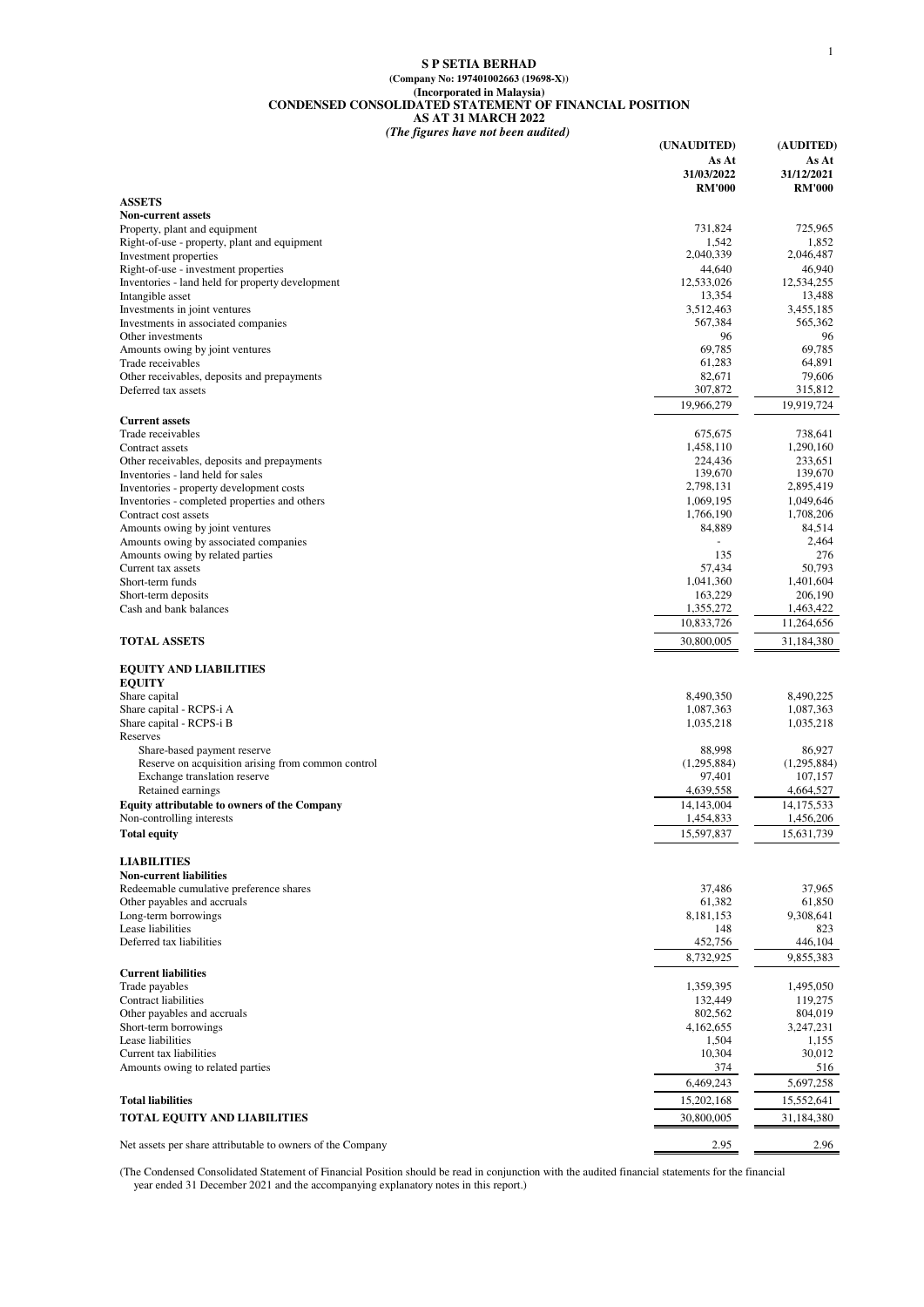#### **S P SETIA BERHAD (Company No.: 197401002663 (19698-X)) (Incorporated in Malaysia) CONDENSED CONSOLIDATED STATEMENT OF COMPREHENSIVE INCOME FOR THE FINANCIAL PERIOD ENDED 31 MARCH 2022** *(The figures have not been audited)*

|                                                                         | <b>3 MONTHS ENDED</b>       |                             |
|-------------------------------------------------------------------------|-----------------------------|-----------------------------|
|                                                                         | 31/03/2022<br><b>RM'000</b> | 31/03/2021<br><b>RM'000</b> |
|                                                                         |                             |                             |
| Revenue                                                                 | 867,097                     | 1,052,821                   |
| Cost of sales                                                           | (658, 377)                  | (785, 838)                  |
| Gross profit                                                            | 208,720                     | 266,983                     |
| Other income                                                            | 29,243                      | 37,466                      |
| Selling and marketing expenses                                          | (10, 145)                   | (9,667)                     |
| Administrative and general expenses                                     | (68, 640)                   | (71, 349)                   |
| (Loss)/Gain on foreign exchange                                         |                             |                             |
| - Realised                                                              | (3)                         | 1,123                       |
| - Unrealised                                                            | 12,798                      | (33,211)                    |
| Share of results of joint ventures                                      | (4,687)                     | (4,919)                     |
| Share of results of associated companies                                | 844                         | 2,876                       |
| Finance costs                                                           | (49, 924)                   | (46, 912)                   |
| Profit before tax                                                       | 118,206                     | 142,390                     |
| Taxation                                                                | (38, 890)                   | (48, 262)                   |
| Profit for the period                                                   | 79,316                      | 94,128                      |
| Other comprehensive income, net of tax:                                 |                             |                             |
| Items that may be reclassified to profit or loss in subsequent periods: |                             |                             |
| - Exchange differences on translation of foreign operations             | (9,742)                     | 107,538                     |
| Total comprehensive income for the period                               | 69,574                      | 201,666                     |
| Profit attributable to:                                                 |                             |                             |
| Owners of the Company                                                   | 67,495                      | 75,231                      |
| Non-controlling interests                                               | 11,821                      | 18,897                      |
|                                                                         | 79,316                      | 94,128                      |
| Total comprehensive income attributable to:                             |                             |                             |
| Owners of the Company                                                   | 57,739                      | 182,717                     |
| Non-controlling interests                                               | 11,835                      | 18,949                      |
|                                                                         | 69,574                      | 201,666                     |
| Earnings per share attributable to owners of the Company                |                             |                             |
| - Basic earnings per share (sen)                                        | 0.04                        | 0.23                        |
| - Diluted earnings per share (sen)                                      | 0.04                        | 0.23                        |

(The Condensed Consolidated Statement of Comprehensive Income should be read in conjunction with the audited financial statements for the financial year ended 31 December 2021 and the accompanying explanatory notes in this report.)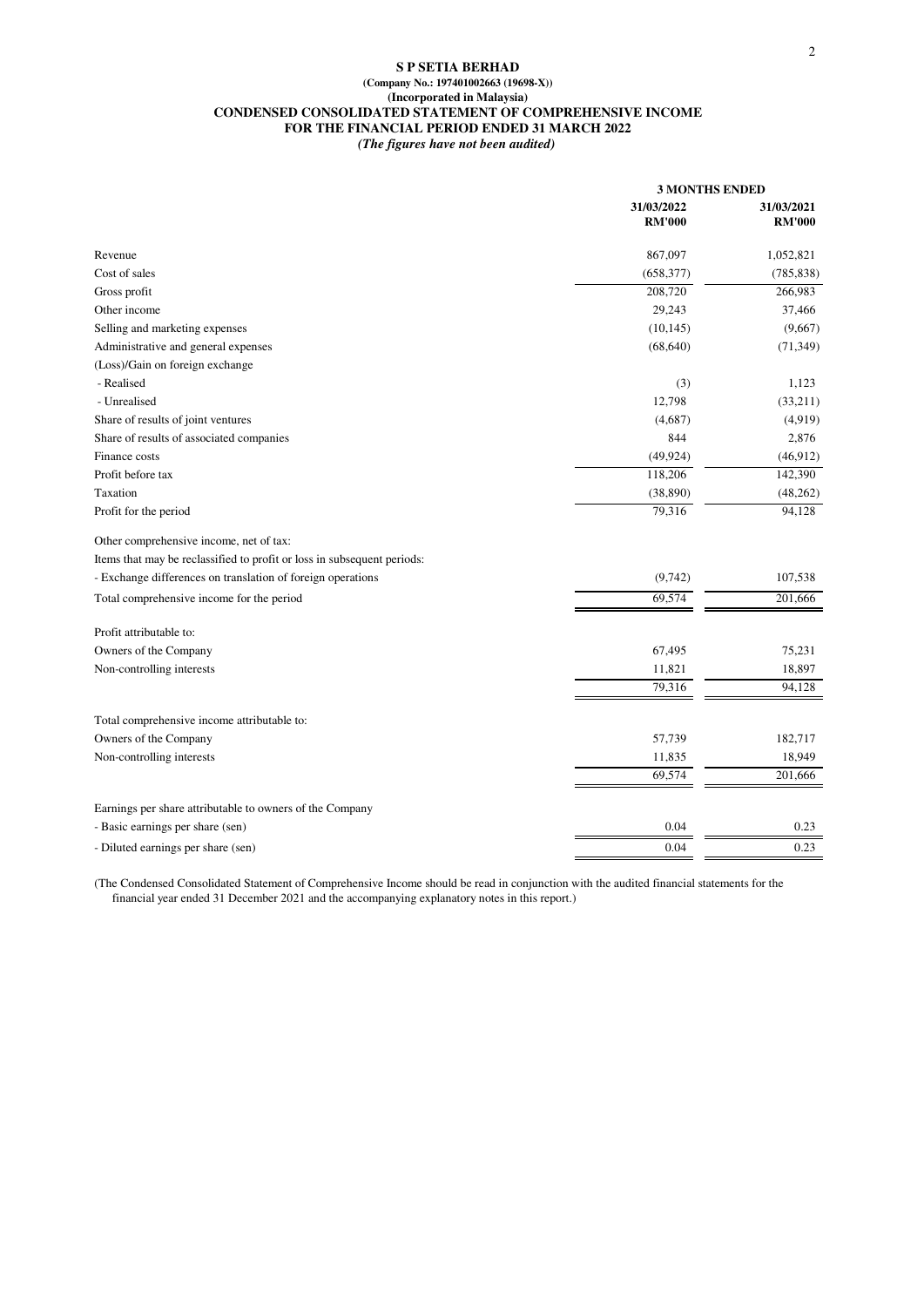#### **S P SETIA BERHAD**

#### **(Company No.: 197401002663 (19698-X))**

**(Incorporated in Malaysia)**

#### **CONDENSED CONSOLIDATED STATEMENT OF CHANGES IN EQUITY**

**FOR THE FINANCIAL PERIOD ENDED 31 MARCH 2022**

*(The figures have not been audited)*

|                                                                                                                                                                                          |                                          |                                                        |                                                        |                                                                      | <b>Attributable to owners of the Company</b>                                                             |                                                                          |                                                     |                               |                                                          |                                         |
|------------------------------------------------------------------------------------------------------------------------------------------------------------------------------------------|------------------------------------------|--------------------------------------------------------|--------------------------------------------------------|----------------------------------------------------------------------|----------------------------------------------------------------------------------------------------------|--------------------------------------------------------------------------|-----------------------------------------------------|-------------------------------|----------------------------------------------------------|-----------------------------------------|
|                                                                                                                                                                                          |                                          |                                                        |                                                        |                                                                      | <b>Non-Distributable</b>                                                                                 |                                                                          | <b>Distributable</b>                                |                               |                                                          |                                         |
|                                                                                                                                                                                          | <b>Share</b><br>Capital<br><b>RM'000</b> | <b>Share</b><br>Capital<br>- RCPS-i A<br><b>RM'000</b> | <b>Share</b><br>Capital<br>- RCPS-i B<br><b>RM'000</b> | Share-<br><b>Based</b><br>Payment<br><b>Reserve</b><br><b>RM'000</b> | <b>Reserve on</b><br><b>Acquisition</b><br><b>Arising from</b><br><b>Common Control</b><br><b>RM'000</b> | <b>Exchange</b><br><b>Translation</b><br><b>Reserve</b><br><b>RM'000</b> | <b>Retained</b><br><b>Earnings</b><br><b>RM'000</b> | <b>Total</b><br><b>RM'000</b> | Non-<br>controlling<br><b>Interests</b><br><b>RM'000</b> | Total<br><b>Equity</b><br><b>RM'000</b> |
| <b>Balance at 01.01.2022</b>                                                                                                                                                             | 8,490,225                                | 1,087,363                                              | 1,035,218                                              | 86,927                                                               | (1,295,884)                                                                                              | 107,157                                                                  | 4,664,527                                           | 14, 175, 533                  | 1,456,206                                                | 15,631,739                              |
| Total other comprehensive income for the period represented<br>by exchange differences on translation of foreign operations<br>Profit for the period<br><b>Transactions with owners:</b> |                                          |                                                        |                                                        |                                                                      |                                                                                                          | (9,756)                                                                  | 67,495                                              | (9,756)<br>67,495             | 14<br>11,821                                             | (9,742)<br>79,316                       |
| Issuance of ordinary shares<br>- Exercise of Employee Share Options Scheme ("ESOS")                                                                                                      | 125                                      |                                                        |                                                        | (33)                                                                 |                                                                                                          |                                                                          |                                                     | 92                            |                                                          | 92                                      |
| RCPS-i A preferential dividends declared                                                                                                                                                 |                                          |                                                        |                                                        | $\sim$                                                               |                                                                                                          |                                                                          | (35, 327)                                           | (35, 327)                     |                                                          | (35, 327)                               |
| RCPS-i B preferential dividends declared                                                                                                                                                 |                                          |                                                        |                                                        |                                                                      |                                                                                                          |                                                                          | (30,694)                                            | (30,694)                      |                                                          | (30,694)                                |
| Dividends declared                                                                                                                                                                       |                                          |                                                        |                                                        |                                                                      |                                                                                                          |                                                                          | (26, 443)                                           | (26, 443)                     | (13,208)                                                 | (39,651)                                |
| Share-based payment under Employee Long Term<br>Incentive Plan ("LTIP")                                                                                                                  |                                          |                                                        |                                                        | 2,104                                                                |                                                                                                          |                                                                          |                                                     | 2,104                         |                                                          | 2,104                                   |
| <b>Balance at 31.03.2022</b>                                                                                                                                                             | 8,490,350                                | 1,087,363                                              | 1,035,218                                              | 88,998                                                               | (1,295,884)                                                                                              | 97,401                                                                   | 4,639,558                                           | 14,143,004                    | 1,454,833                                                | 15,597,837                              |
| <b>Balance at 01.01.2021</b>                                                                                                                                                             | 8,468,287                                | 1,087,363                                              | 1,035,218                                              | 132,400                                                              | (1,295,884)                                                                                              | 75,042                                                                   | 4,478,816                                           | 13,981,242                    | 1,418,367                                                | 15,399,609                              |
| Total other comprehensive income for the period represented                                                                                                                              |                                          |                                                        |                                                        |                                                                      |                                                                                                          |                                                                          |                                                     |                               |                                                          |                                         |
| by exchange differences on translation of foreign operations                                                                                                                             |                                          |                                                        |                                                        |                                                                      |                                                                                                          | 107,486                                                                  | $\overline{\phantom{a}}$                            | 107,486                       | 52                                                       | 107,538                                 |
| Profit for the period<br><b>Transactions with owners:</b>                                                                                                                                |                                          |                                                        |                                                        |                                                                      |                                                                                                          |                                                                          | 75,231                                              | 75,231                        | 18,897                                                   | 94,128                                  |
| Acquisition of additional shares in existing subsidiary company                                                                                                                          |                                          |                                                        |                                                        |                                                                      |                                                                                                          |                                                                          |                                                     | $\blacksquare$                | 8,004                                                    | 8,004                                   |
| RCPS-i A preferential dividends declared                                                                                                                                                 |                                          |                                                        |                                                        |                                                                      |                                                                                                          |                                                                          | (35, 327)                                           | (35, 327)                     | $\sim$                                                   | (35, 327)                               |
| RCPS-i B preferential dividends declared                                                                                                                                                 |                                          |                                                        |                                                        |                                                                      |                                                                                                          |                                                                          | (30,694)                                            | (30,694)                      | $\overline{\phantom{a}}$                                 | (30,694)                                |
| Dividends paid                                                                                                                                                                           |                                          |                                                        |                                                        |                                                                      |                                                                                                          |                                                                          |                                                     |                               | (8,004)                                                  | (8,004)                                 |
| Share-based payment under LTIP                                                                                                                                                           |                                          |                                                        |                                                        | 3,910                                                                |                                                                                                          |                                                                          |                                                     | 3,910                         | $\sim$                                                   | 3,910                                   |
| <b>Balance at 31.03.2021</b>                                                                                                                                                             | 8,468,287                                | 1,087,363                                              | 1,035,218                                              | 136,310                                                              | (1,295,884)                                                                                              | 182,528                                                                  | 4,488,026                                           | 14, 101, 848                  | 1,437,316                                                | 15,539,164                              |

(The Condensed Consolidated Statement of Changes in Equity should be read in conjunction with the audited financial statements for the financial year ended 31 December 2021 and the accompanying explanatory notes in this re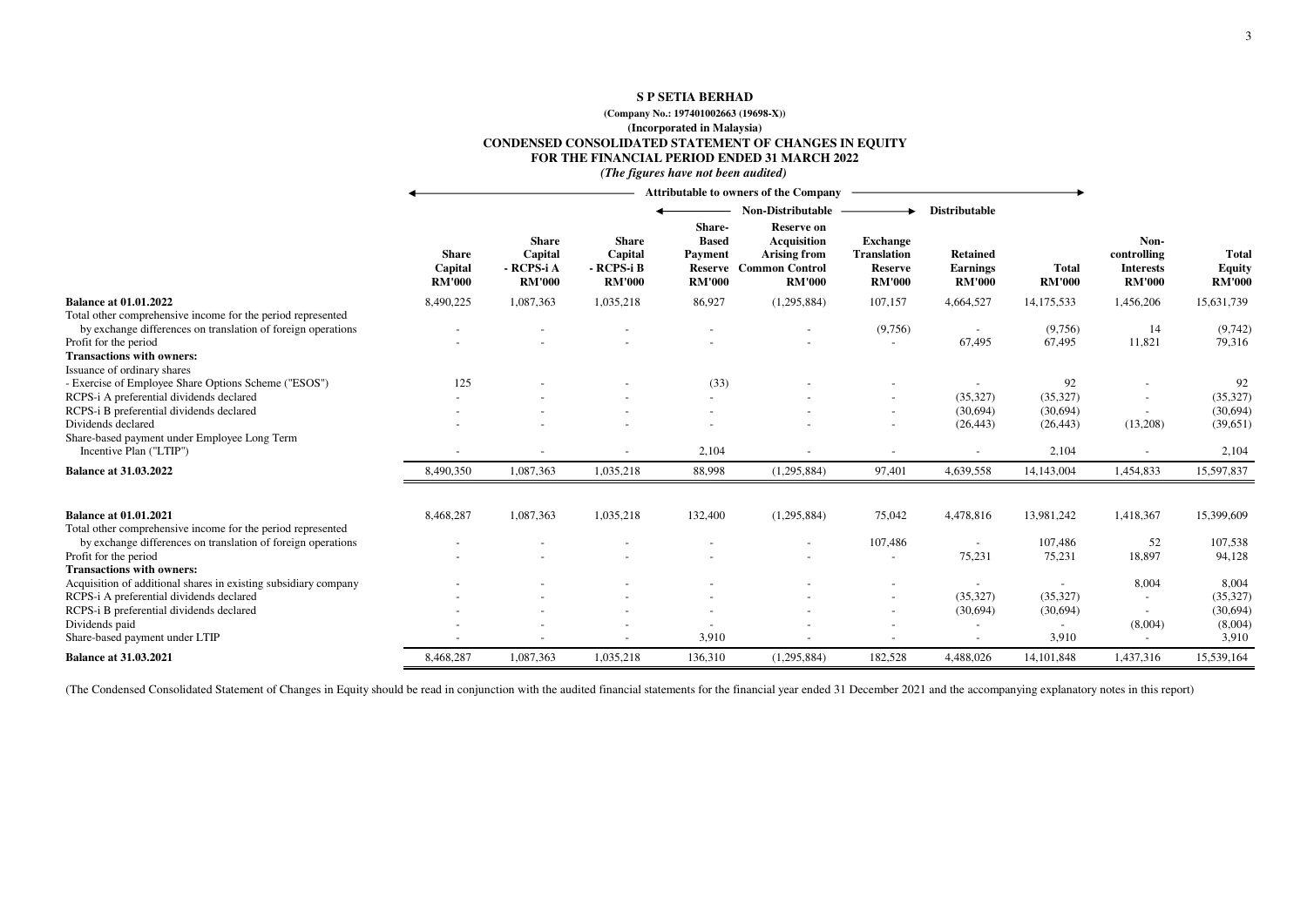### **S P SETIA BERHAD**

### **(Company No.: 197401002663 (19698-X)) (Incorporated in Malaysia) CONDENSED CONSOLIDATED STATEMENT OF CASH FLOWS FOR THE FINANCIAL PERIOD ENDED 31 MARCH 2022** *(The figures have not been audited)*

|                                                                                    | <b>3 MONTHS ENDED</b>       |                             |
|------------------------------------------------------------------------------------|-----------------------------|-----------------------------|
|                                                                                    | 31/03/2022<br><b>RM'000</b> | 31/03/2021<br><b>RM'000</b> |
| <b>Operating Activities</b>                                                        |                             |                             |
| Profit before tax                                                                  | 118,206                     | 142,390                     |
| Adjustments for:-                                                                  |                             |                             |
| Non-cash items                                                                     | (1,442)                     | 43,549                      |
| Non-operating items                                                                | 28,291                      | 20,854                      |
| Operating profit before changes in working capital                                 | 145,055                     | 206,793                     |
| Changes in inventories - property development costs                                |                             |                             |
| and contract cost assets                                                           | (8,259)                     | 17,722                      |
| Changes in inventories - completed properties and others                           | 99,958                      | 157,514                     |
| Changes in contract assets/liabilities                                             | (148, 474)                  | 44,307                      |
| Changes in receivables                                                             | 93,616                      | 16,315                      |
| Changes in payables                                                                | (166, 253)                  | (95,256)                    |
| Cash generated from operations                                                     | 15,643                      | 347,395                     |
| Rental received                                                                    | 2,525                       | 2,652                       |
| Interest received                                                                  | 3,287                       | 4,791                       |
| Interest paid on lease liabilities                                                 | (18)                        | (22)                        |
| Net tax paid                                                                       | (51,276)                    | (39, 457)                   |
| Net cash (used in)/from operating activities                                       | (29, 839)                   | 315,359                     |
| <b>Investing Activities</b>                                                        |                             |                             |
| Additions to inventories - land held for property development                      | (47, 843)                   | (79, 164)                   |
| Additions to property, plant and equipment                                         | (12, 423)                   | (10, 335)                   |
| Additions to investment properties                                                 | (786)                       | (15,052)                    |
| Proceeds from disposal of property, plant and equipment                            | 282                         | 153                         |
| Proceeds from disposal of investment properties                                    | 7,605                       | $\overline{a}$              |
| Acquisition of additional shares in existing joint ventures                        | (132, 145)                  | (122, 223)                  |
| Repayment from an associated company                                               | 275                         | 614                         |
| (Advances to)/Repayment from joint ventures                                        | (380)                       | 964                         |
| Withdrawal/(Placement) of sinking fund, debt service reserve,                      |                             |                             |
| escrow accounts and short-term deposits                                            | 16,751                      | (14,760)                    |
| Dividends received from associated companies                                       | 2,450                       | 3,675                       |
| Interest received                                                                  | 5,414                       | 7,593                       |
| Rental received                                                                    | 9,404                       | 10,094                      |
| Net cash used in investing activities                                              | (151, 396)                  | (218, 441)                  |
| <b>Financing Activities</b>                                                        |                             |                             |
| Proceeds from issuance of ordinary shares pursuant to the exercise of ESOS         | 92                          |                             |
| Drawdown of bank borrowings                                                        | 214,701                     | 389,477                     |
| Repayment of bank borrowings                                                       | (425,582)                   | (391, 807)                  |
| Repayment of lease liabilities                                                     | (332)                       | (324)                       |
| Interest paid                                                                      | (82, 589)                   | (90, 947)                   |
| Payment of transaction cost on borrowings                                          |                             | (108)                       |
| Redeemable cumulative preference share dividends paid to non-controlling interests | (684)                       | (684)                       |
| Dividends paid to non-controlling interests                                        |                             | (8,004)                     |
| Net cash used in financing activities                                              | (294, 394)                  | (102, 397)                  |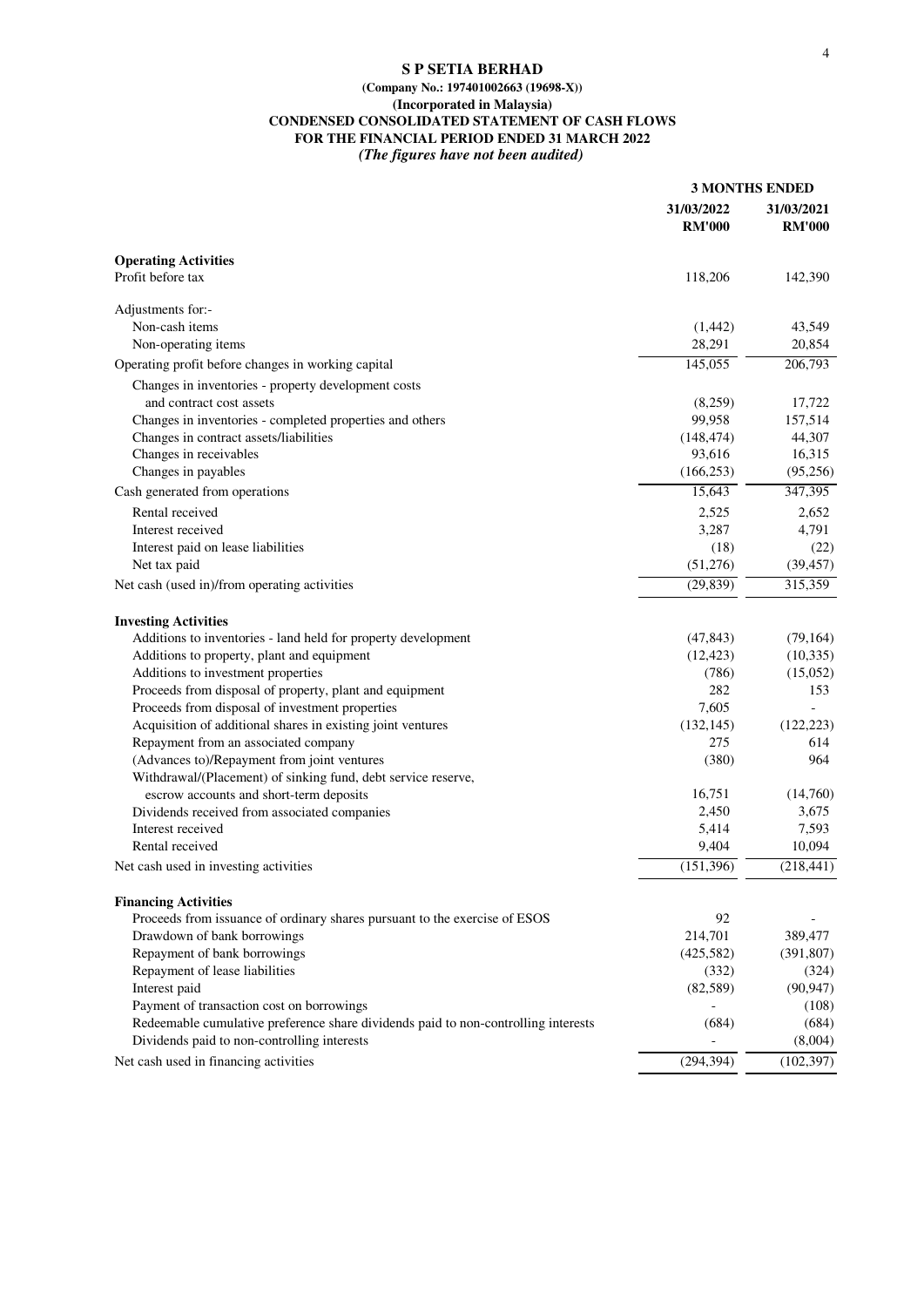### **S P SETIA BERHAD (Company No.: 197401002663 (19698-X)) (Incorporated in Malaysia) CONDENSED CONSOLIDATED STATEMENT OF CASH FLOWS FOR THE FINANCIAL PERIOD ENDED 31 MARCH 2022** *(The figures have not been audited)*

|                                                                |                             | <b>3 MONTHS ENDED</b>       |
|----------------------------------------------------------------|-----------------------------|-----------------------------|
|                                                                | 31/03/2022<br><b>RM'000</b> | 31/03/2021<br><b>RM'000</b> |
| Net changes in cash and cash equivalents                       | (475, 629)                  | (5, 479)                    |
| <b>Effect of exchange rate changes</b>                         | 2,096                       | 10,308                      |
| Cash and cash equivalents at beginning of the period           | 2,941,620                   | 2,821,290                   |
| Cash and cash equivalents at end of the period                 | 2,468,087                   | 2,826,119                   |
| Cash and cash equivalents comprise the following:              |                             |                             |
| Short-term funds                                               | 1,041,360                   | 1,486,497                   |
| Short-term deposits                                            | 163,229                     | 253,975                     |
| Cash and bank balances                                         | 1,355,272                   | 1,208,581                   |
| Bank overdrafts                                                | (8,348)                     | (23,084)                    |
|                                                                | 2,551,513                   | 2,925,969                   |
| Less: Amount restricted in sinking fund, debt service reserve, |                             |                             |
| escrow accounts and short-term deposits                        | (83, 426)                   | (99, 850)                   |
|                                                                | 2,468,087                   | 2,826,119                   |

(The Condensed Consolidated Statement of Cash Flows should be read in conjunction with the audited financial statements for the financial year ended 31 December 2021 and the accompanying explanatory notes in this report.)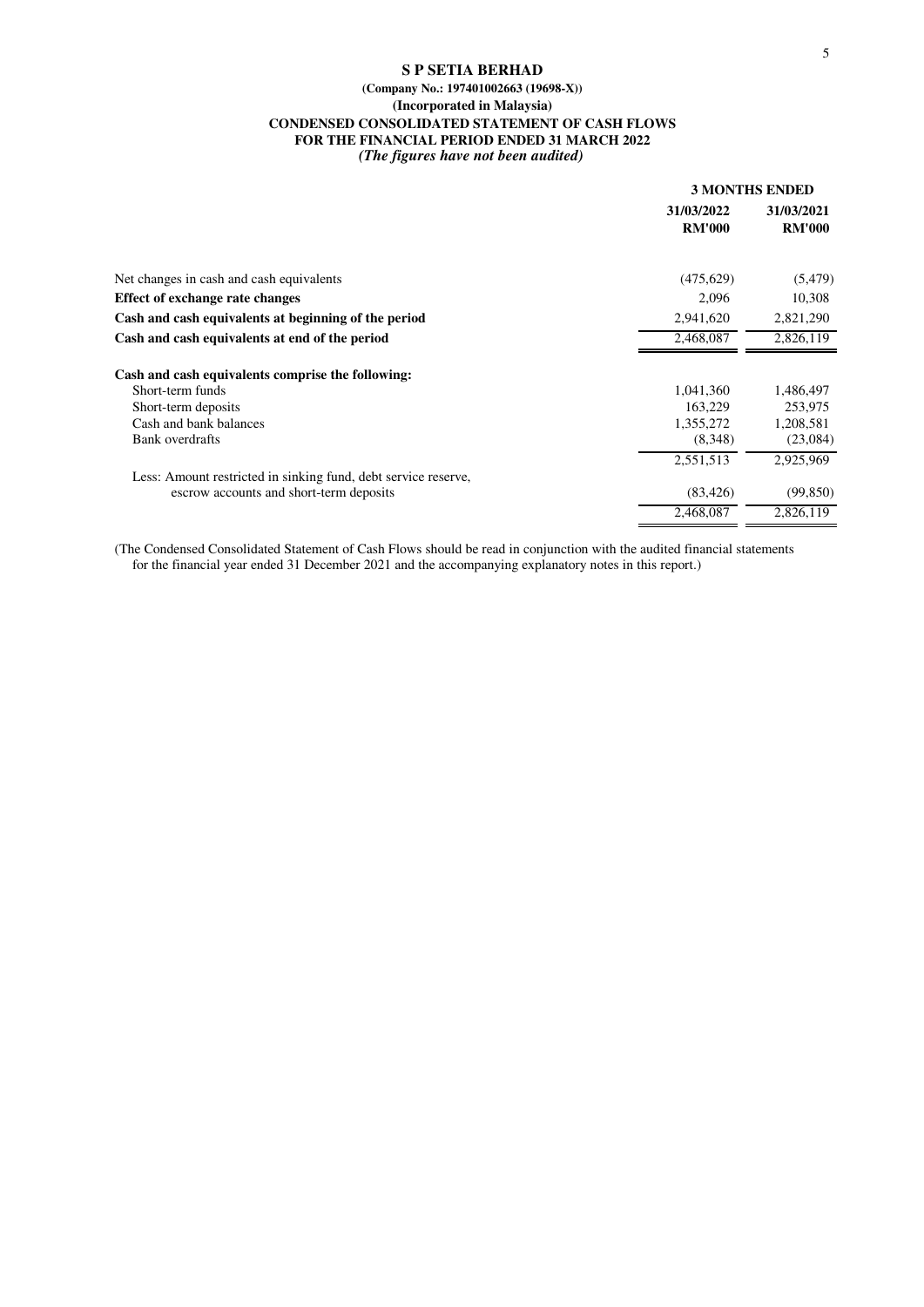# **NOTES TO THE INTERIM FINANCIAL REPORT**

### 1. **Basis of Preparation**

 The interim financial report has been prepared in accordance with Malaysian Financial Reporting Standard ("MFRS") 134 *Interim Financial Reporting* and paragraph 9.22 of the Listing Requirements of Bursa Malaysia Securities Berhad.

 The interim financial report is unaudited and should be read in conjunction with the audited financial statements of the Group for the financial year ended 31 December 2021.

The accounting policies adopted by the Group in this interim financial report are consistent with those adopted in the financial statements for the financial year ended 31 December 2021 except for the adoption of the following amendments to MFRSs and annual improvement to MFRSs:

| Amendments to MFRS 3                  | Reference to the Conceptual Framework    |
|---------------------------------------|------------------------------------------|
| Amendments to MFRS 116                | Property, Plant and Equipment – Proceeds |
|                                       | Before Intended Use                      |
| Amendments to MFRS 137                | Onerous Contracts – Cost of Fulfilling a |
|                                       | Contract                                 |
| Annual Improvements to MFRS Standards |                                          |

The adoption of the above amendments to MFRSs and annual improvement to MFRSs do not have significant financial impact to the Group.

### 2. **Seasonal or Cyclical Factors**

2018 – 2020 cycle

The business operations of the Group during the financial period under review have not been materially affected by any seasonal or cyclical factors.

### 3. **Unusual Items Affecting Assets, Liabilities, Equity, Net Income or Cash Flows**

There were no unusual items for the financial period ended 31 March 2022.

### 4. **Material Changes in Estimates**

There were no material changes in estimates for the financial period ended 31 March 2022.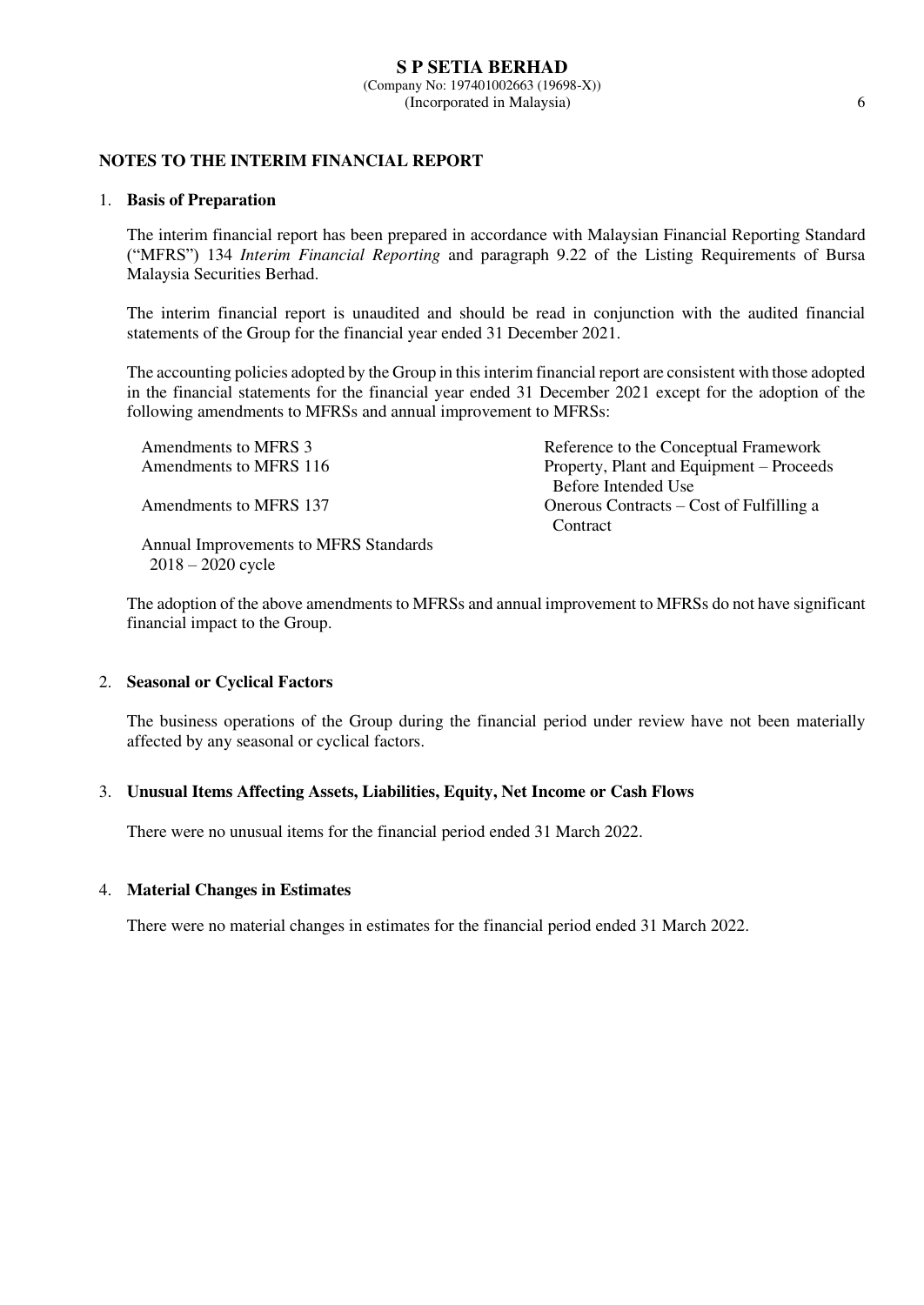## 5. **Debts and Equity Securities**

Save for the following, there were no issuance and repayment of debt and equity securities, share buy-backs, share cancellations, shares held as treasury shares and resale of treasury shares during the current financial period-to-date:

(a) Issuance of 118,800 new ordinary shares pursuant to the exercise of options under the Employees' Share Options Scheme ("ESOS") at the following option prices:

|                      |       | ESOS 9 |
|----------------------|-------|--------|
| Exercise price       | (RM)  | 0.77   |
| No. of shares issued | (000) | 119    |

(b) Issuance of the following tranches of Sukuk Wakalah from the Islamic Medium Term Notes Programme with the programme limit of up to RM3.0 billion in nominal value under the Shariah principle of Wakalah Bi Al-Istithmar ("Sukuk Wakalah Programme") subsequent to period end:

| Tranche | <b>Issuance Date</b> | <b>Amount</b> (RM<br><b>Million</b> ) | <b>Tenure</b> | <b>Periodic</b><br><b>Distribution Rate</b><br>(p.a.) |
|---------|----------------------|---------------------------------------|---------------|-------------------------------------------------------|
|         | 21 April 2022        | 350.0                                 | 5 Years       | $4.22\%$                                              |
|         | 21 April 2022        | 600.0                                 | 7 Years       | $4.67\%$                                              |
|         | April 2022           | 250.0                                 | 10 Years      | 4.80%                                                 |

## 6. **Dividends Paid**

### **a) Dividend in respect of the financial year ended 31 December 2021**

A single-tier dividend, in respect of the financial year ended 31 December 2021 of 0.65 sen per ordinary share amounting to RM26,442,613 was paid in cash on 15 April 2022.

### **b) Islamic Redeemable Convertible Preference Shares ("RCPS-i A") preferential dividend in respect of the financial period from 1 July 2021 to 31 December 2021**

A semi-annual RCPS-i A preferential dividend of RM35,326,945, in respect of the financial period from 1 July 2021 to 31 December 2021 was declared on 28 February 2022 and paid in cash on 15 April 2022.

### **c) Islamic Redeemable Convertible Preference Shares ("RCPS-i B") preferential dividend in respect of the financial period from 1 July 2021 to 31 December 2021**

A semi-annual RCPS-i B preferential dividend of RM30,694,196, in respect of the financial period from 1 July 2021 to 31 December 2021 was declared on 28 February 2022 and paid in cash on 15 April 2022.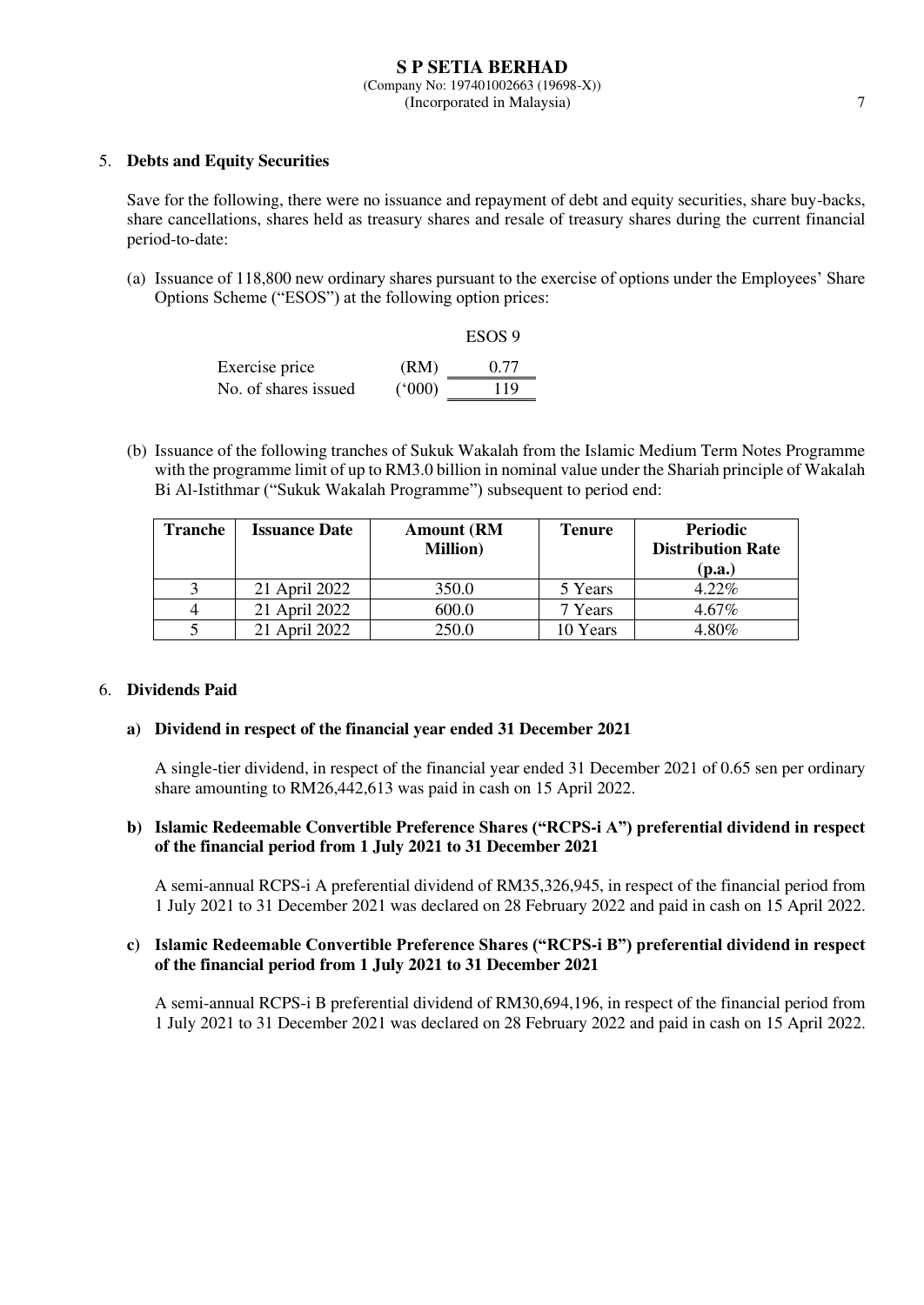# 7. **Segmental Reporting**

The segmental analysis for the financial period ended 31 March 2022 is as follows:

|                                                              | <b>Property</b><br><b>Development</b><br><b>RM'000</b> | Construction<br><b>RM'000</b> | <b>Other</b><br><b>Operations</b><br><b>RM'000</b> | <b>Eliminations</b><br><b>RM'000</b> | <b>Consolidated</b><br><b>RM'000</b> |
|--------------------------------------------------------------|--------------------------------------------------------|-------------------------------|----------------------------------------------------|--------------------------------------|--------------------------------------|
| External revenue                                             | 822,136                                                | 3,867                         | 41,094                                             |                                      | 867,097                              |
| Inter-segment revenue                                        | 26,525                                                 | 34,544                        | 8,468                                              | (69, 537)                            |                                      |
| Total revenue                                                | 848,661                                                | 38,411                        | 49,562                                             | (69, 537)                            | 867,097                              |
| Gross profit/(loss)<br>Other income                          | 204,125<br>40,260                                      | (1, 476)<br>335               | 6,071<br>1,446                                     |                                      | 208,720<br>42,041                    |
| Operating expenses                                           | (74, 931)                                              | (928)                         | (2,929)                                            |                                      | (78, 788)                            |
| Share of results of<br>joint ventures<br>Share of results of | (4,611)                                                |                               | (76)                                               |                                      | (4,687)                              |
| associated companies<br>Finance costs                        | 844                                                    |                               |                                                    |                                      | 844                                  |
| Profit/(Loss) before tax<br>Taxation                         | (44, 307)<br>121,380                                   | (118)<br>(2,187)              | (5, 499)<br>(987)                                  |                                      | (49, 924)<br>118,206<br>(38, 890)    |
| Profit for the period                                        |                                                        |                               |                                                    |                                      | 79,316                               |

# 8. **Material Events Subsequent to the End of Financial Period**

There were no material transactions or events subsequent to the financial period ended 31 March 2022 until 16 May 2022 (being the latest practicable date which is not earlier than 7 days from the date of issuance of this interim financial report).

## 9. **Changes in the Composition of the Group**

There were no changes in the composition of the Group for the financial period ended 31 March 2022.

### 10. **Contingent Liabilities**

There were no contingent liabilities in respect of the Group for the financial period ended 31 March 2022.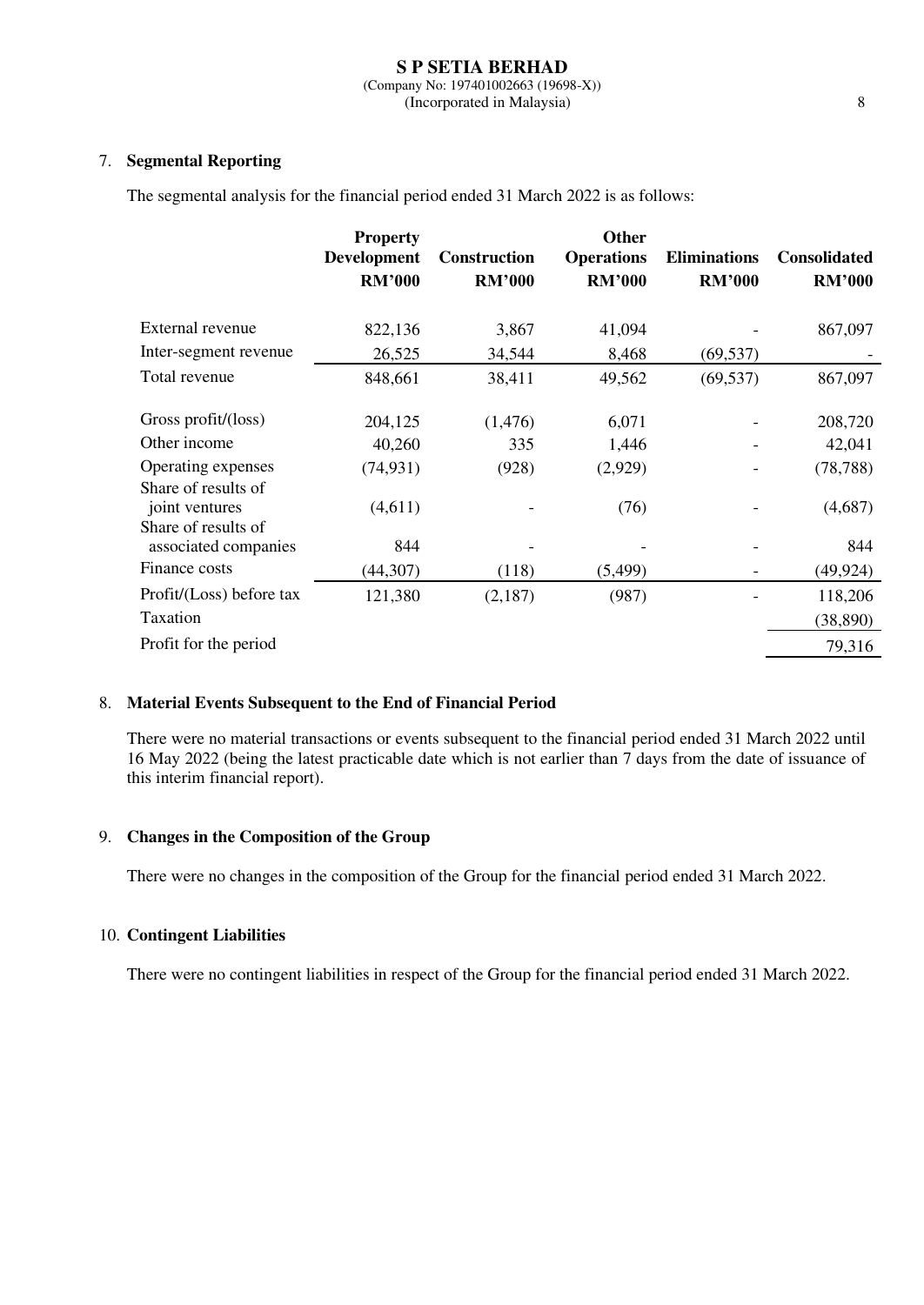# 11. **Capital Commitments**

|                                                                                                                                            | As at<br>31 March 2022<br><b>RM'000</b>                |
|--------------------------------------------------------------------------------------------------------------------------------------------|--------------------------------------------------------|
| Commitments of subsidiary companies:                                                                                                       |                                                        |
| Contractual commitments for construction of investment properties<br>Contractual commitments for acquisition and construction of property, | 10,946                                                 |
| plant and equipment                                                                                                                        | 67,313                                                 |
| Share of commitments of joint ventures:                                                                                                    |                                                        |
| Contractual commitments for acquisition of development land                                                                                | 122,098                                                |
| Transactions with joint ventures:                                                                                                          | 1 January 2022<br>Tо<br>31 March 2022<br><b>RM'000</b> |
| Management fee received and receivable<br>(i)                                                                                              | 240                                                    |
| Event and marketing fee received and receivable<br>(ii)<br>Staff secondment fee received and receivable<br>(iii)                           | 24<br>125                                              |
| Interest received and receivable<br>(iv)                                                                                                   | 163                                                    |
| Transactions with director of the subsidiary company: -                                                                                    |                                                        |
|                                                                                                                                            |                                                        |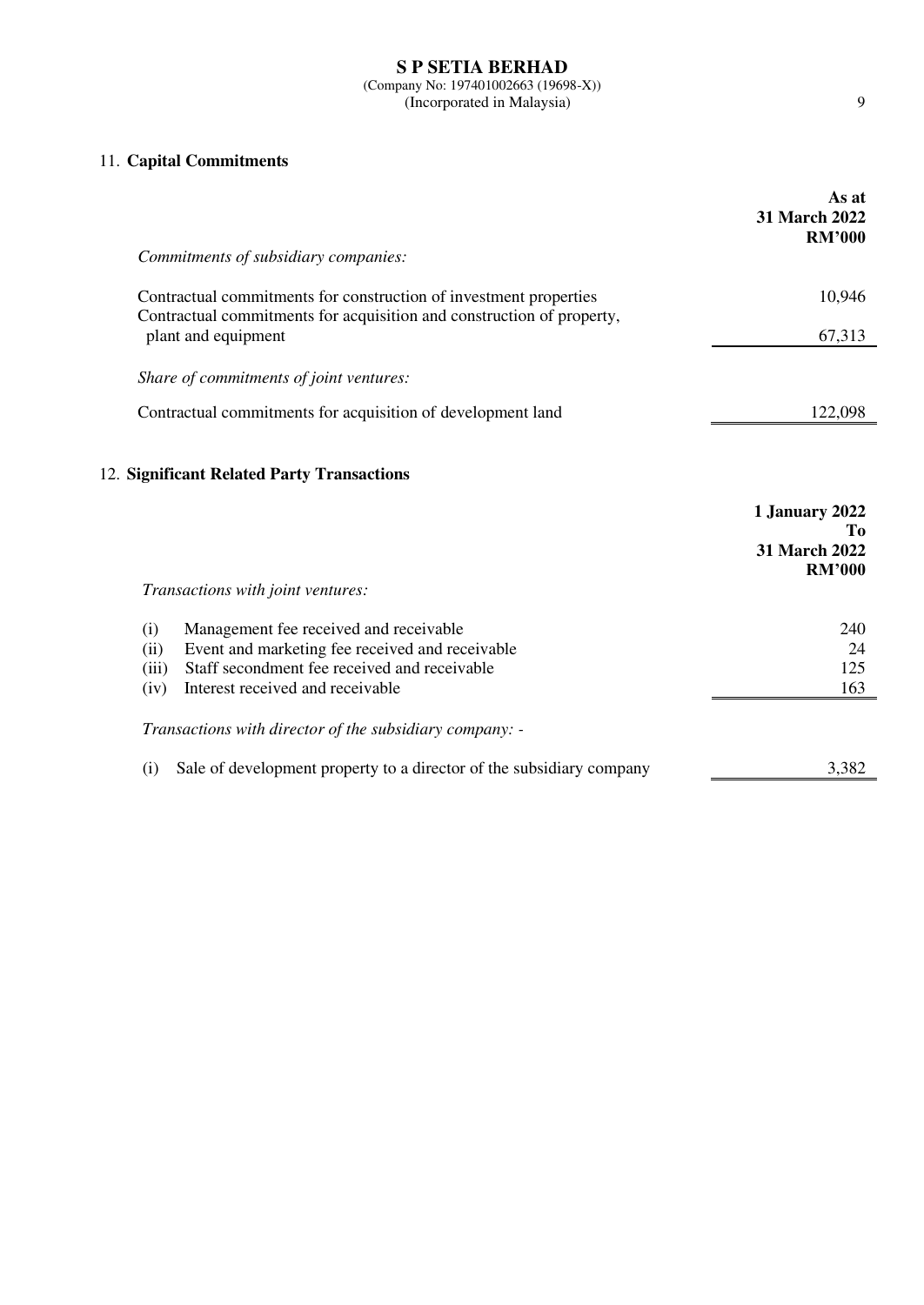# **ADDITIONAL INFORMATION REQUIRED BY THE LISTING REQUIREMENTS OF BURSA MALAYSIA SECURITIES BERHAD**

### 1. **Review of Group Performance**

The performance of the respective operating business segments for the current quarter ("Q1") are analysed as follows:

|                                  | Q1 2022<br><b>RM'000</b> | Q1 2021<br><b>RM'000</b> |
|----------------------------------|--------------------------|--------------------------|
| <b>Revenue</b>                   |                          |                          |
| <b>Property Development</b>      | 822,136                  | 996,510                  |
| Construction                     | 3,867                    | 5,124                    |
| <b>Other Operations</b>          | 41,094                   | 51,187                   |
|                                  | 867,097                  | 1,052,821                |
| <b>Profit before tax ("PBT")</b> |                          |                          |
| <b>Property Development</b>      | 121,380                  | 149,469                  |
| Construction                     | (2,187)                  | (5,538)                  |
| <b>Other Operations</b>          | (987)                    | (1, 541)                 |
|                                  | 118,206                  | 142,390                  |
|                                  |                          |                          |

### **Property Development**

The Group's property development segment achieved the revenue of RM822.1 million and PBT of RM121.4 million in Q1 2022. Both revenue and PBT for current quarter are lower than the corresponding quarter in preceding year mainly due to lesser revenue contribution from both Malaysia and Singapore. There was higher volume of development phases which were completed and handed over in Q1 2021 resulting in additional revenue contribution in the corresponding quarter of the preceding year. The Group sold RM159.0 million worth of completed inventories during Q1 2022 as compared to RM206.0 million in Q1 2021.

Under construction and completed projects which contributed to the results include *Setia Alam, Setia Eco Park, Precinct Arundina, Setia Alam Impian* and *Temasya Glenmarie* in Shah Alam, *Setia EcoHill*, *Setia EcoHill 2* and *Setia Mayuri* in Semenyih, *Setia Eco Glades* and *Setia Safiro* in Cyberjaya, *Setia Eco Templer* in Rawang, *Setia Warisan Tropika* in Sepang, *Alam Sutera* in Bukit Jalil, *Alam Damai* in Cheras, *Setia Alamsari* in Bangi, *Bandar Kinrara* in Puchong, *Setia Bayuemas* and *Trio by Setia* in Klang, *Setia Sky Seputeh* in Seputeh, *KL Eco City* at Jalan Bangsar, *Bukit Indah, Setia Indah, Setia Tropika, Setia Eco Cascadia, Setia Business Park I & II, Setia Eco Gardens, Setia Sky 88, Taman Rinting, Taman Pelangi, Taman Pelangi Indah* and *Taman Industri Jaya* in Johor, *Setia Sky Vista, Setia V Residences, Setia Sky Ville, Setia Greens* and *Setia Fontaines* in Penang, *Aeropod* in Kota Kinabalu, *EcoXuan* in Vietnam, and *Daintree Residence* in Singapore.

## **Construction**

The Group's construction arm largely provides intercompany construction services to the Group's property development companies. Revenue from these intercompany services are eliminated at consolidation. Besides, revenue from the construction segment also derived from supply of readymix concrete to the external contractors that serve the property development arm of the Group.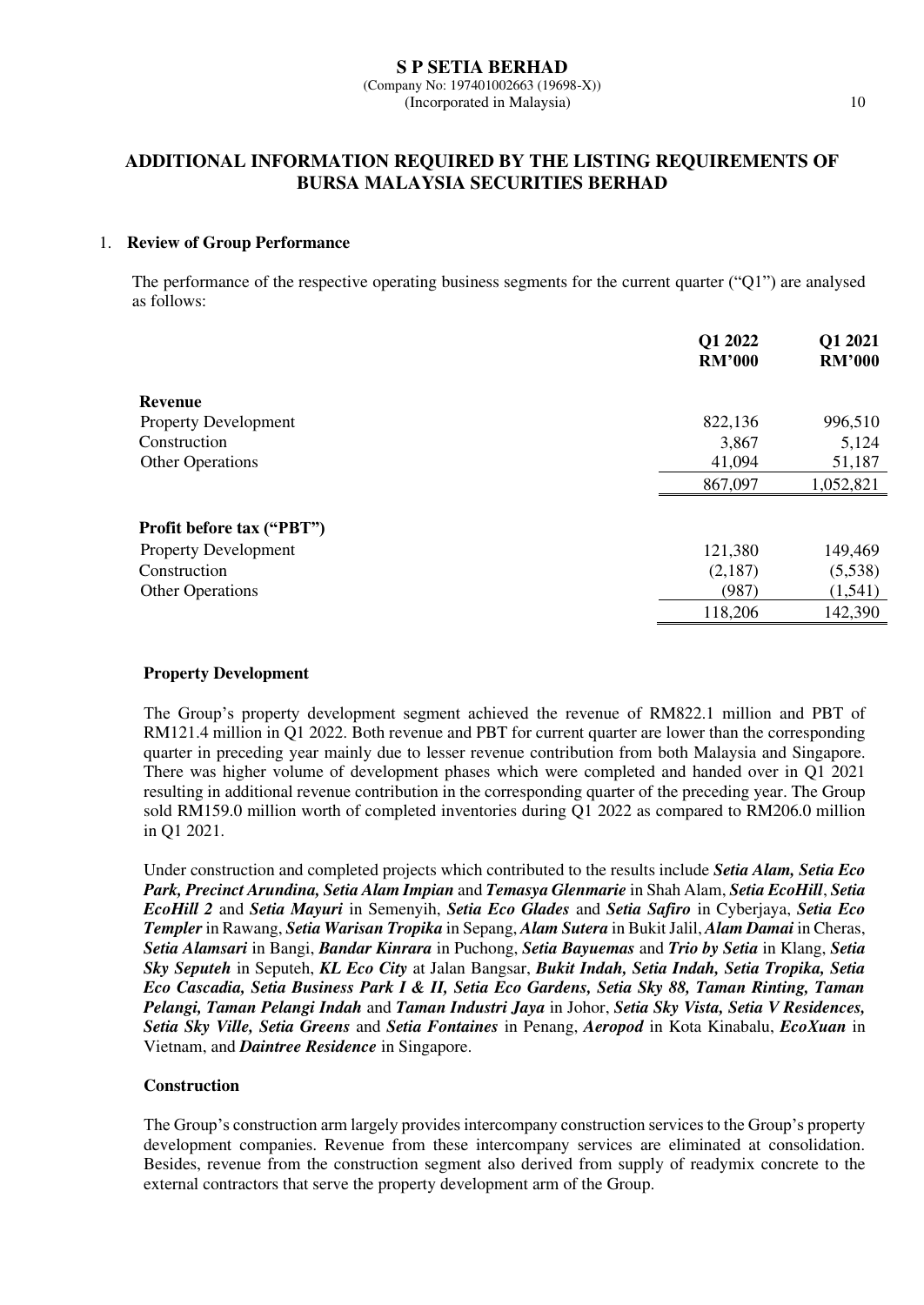### 1. **Review of Group Performance (continued)**

### **Construction (continued)**

The Group's construction segment recorded revenue of RM3.9 million and loss before tax of RM2.2 million in Q1 2022. The loss before tax was attributable to prolongation costs incurred on some intercompany construction jobs.

### **Other Operations**

Revenue from other operations are mainly contributed by wood-based manufacturing, trading activities, and the operation of investment properties such as office towers, retail malls and convention centres.

## 2. **Material Changes in the Quarterly Results ("Q1 2022") compared to the results of the Preceding Quarter ("Q4 2021")**

The Group's PBT for Q1 2022 of RM118.2 million is lower than the PBT for Q4 2021 of RM188.8 million mainly due to lower sales contribution from Malaysia.

### 3. **Prospects for the Current Financial Year**

With the border reopening and the lifting of restrictions expected to further improve the domestic economic activities this year, the property market sentiment is set to improve on the back of the transition from the pandemic to endemic phase of Covid-19. Despite the improved market outlook, the recent lockdown in China had caused the supply chain for the construction materials to be disrupted, thereby posing additional challenges to the real estate industry.

The Group secured total sales of RM679.0 million and property bookings of RM655.0 million as at 31 March 2022. Local projects contributed RM625.0 million or approximately 92% of the sales whilst the remaining RM54.0 million or approximately 8% were contributed by international projects. On the local front, sales were mainly derived from the Central region with RM420.0 million. The Southern region contributed RM140.0 million while another RM70.0 million was from the Northern region. Completed inventories worth of RM159.0 million were cleared during this quarter.

Due to the rise in construction costs, the Group's strategy to alleviate the higher building cost is to focus on design optimisation and carry out re-value engineering in order to maintain the product pricing. The Group responded to the changed landscape on demand for homes, offices and retail spaces by developing value creation plans that drives sustainable growth and innovation. The Environmental, Social and Governance ("ESG") commitment remains our top priority. The influence of the ESG metrics on our business outcome is still evolving.

During this quarter under review, the Group launched the bungalow and semi-detached homes at Setia Eco Park to much success with more than 80% take up rates. Setia Mayuri which offered similar products also received commendable take up of more than 60%. A total Gross Development Value ("GDV") of RM505.0 million products comprising landed residential and commercial properties were launched in this period.

The Group anticipates that it will achieve its sales target of RM4.0 billion albeit in a challenging market environment. Intensifying the participation in social networking portals, enhancing product innovation and using virtual technologies are some of the measures undertaken to boost sales. The realisation of sales may be impacted given the current property market outlook is tough due to the rise in interest rates in the near term which is expected to increase further in the current financial year. The Group will plan ahead strategically to minimise the uncertainties and seize any opportunities that may emerge in the market.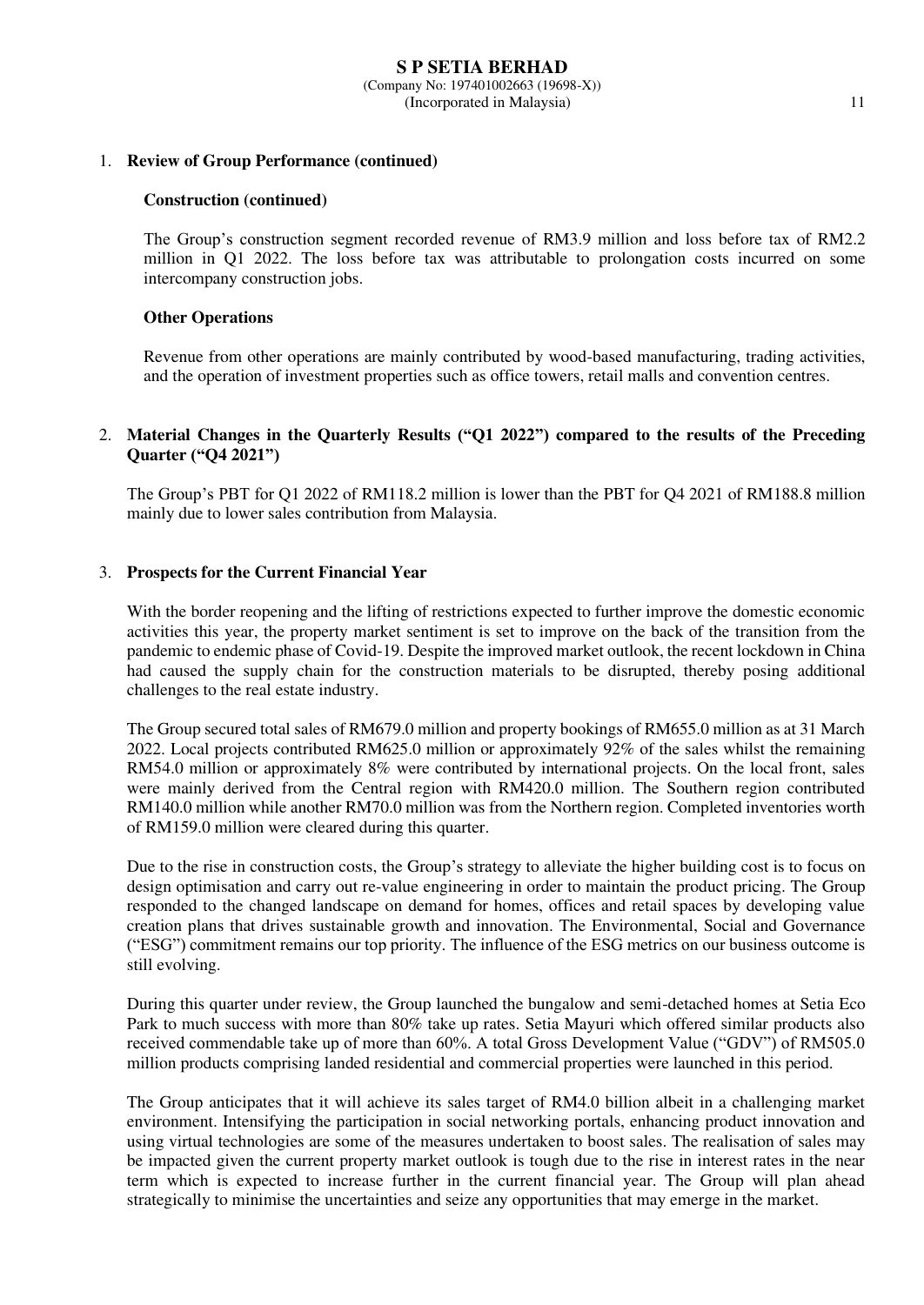### 3. **Prospects for the Current Financial Year (continued)**

As at 31 March 2022, the Group is currently backed by 47 on-going projects and an effective remaining land banks of 7,060 acres with a GDV of RM121.54 billion. Its unbilled sales which stands at RM9.84 billion will provide earnings visibility in the short to mid-term.

### 4. **Variance of Actual Profit from Forecast Profit**

Not applicable as no profit forecast was published.

### 5. **Income Tax**

|                     | Q1 2022<br><b>RM'000</b> | Q1 2021<br><b>RM'000</b> |
|---------------------|--------------------------|--------------------------|
| Taxation            |                          |                          |
| - current taxation  | 26,837                   | 49,028                   |
| - deferred taxation | 12,053                   | (766)                    |
|                     | 38,890                   | 48,262                   |

The Group's effective tax rate (excluding share of results of joint ventures and associated companies) for the financial period is higher than the statutory tax rate mainly due to certain non-tax deductible expenses.

### 6. **Status of Corporate Proposals**

The following is the status of a corporate proposal that has been announced by the Company which has not completed as at 16 May 2022 (being the latest practicable date which is not earlier than 7 days from the date of issuance of this interim financial report):

(a) On 27 April 2022, S P Setia Berhad proposed to undertake a renounceable rights issue of new class C Islamic redeemable convertible preference shares ("RCPS-i C") in S P Setia to raise gross proceeds of up to RM1,180.00 million ("Proposed Rights Issue").

In order to facilitate the implementation of the Proposed Rights Issue, the Company also proposed to amend the Constitution of the Company ("Proposed Amendments").

(The Proposed Rights Issue and the Proposed Amendments are collectively referred to as the "Proposals").

On 29 April 2022, the Company had submitted the following applications in relation to the Proposals:

- (i) an application to Bank Negara Malaysia to seek its approval for the issuance of the RCPS-i C to the non-resident shareholders of the Company; and
- (ii) an application to the Shariah Advisory Council of the Securities Commission Malaysia to seek its approval on the structure of the RCPS-i C.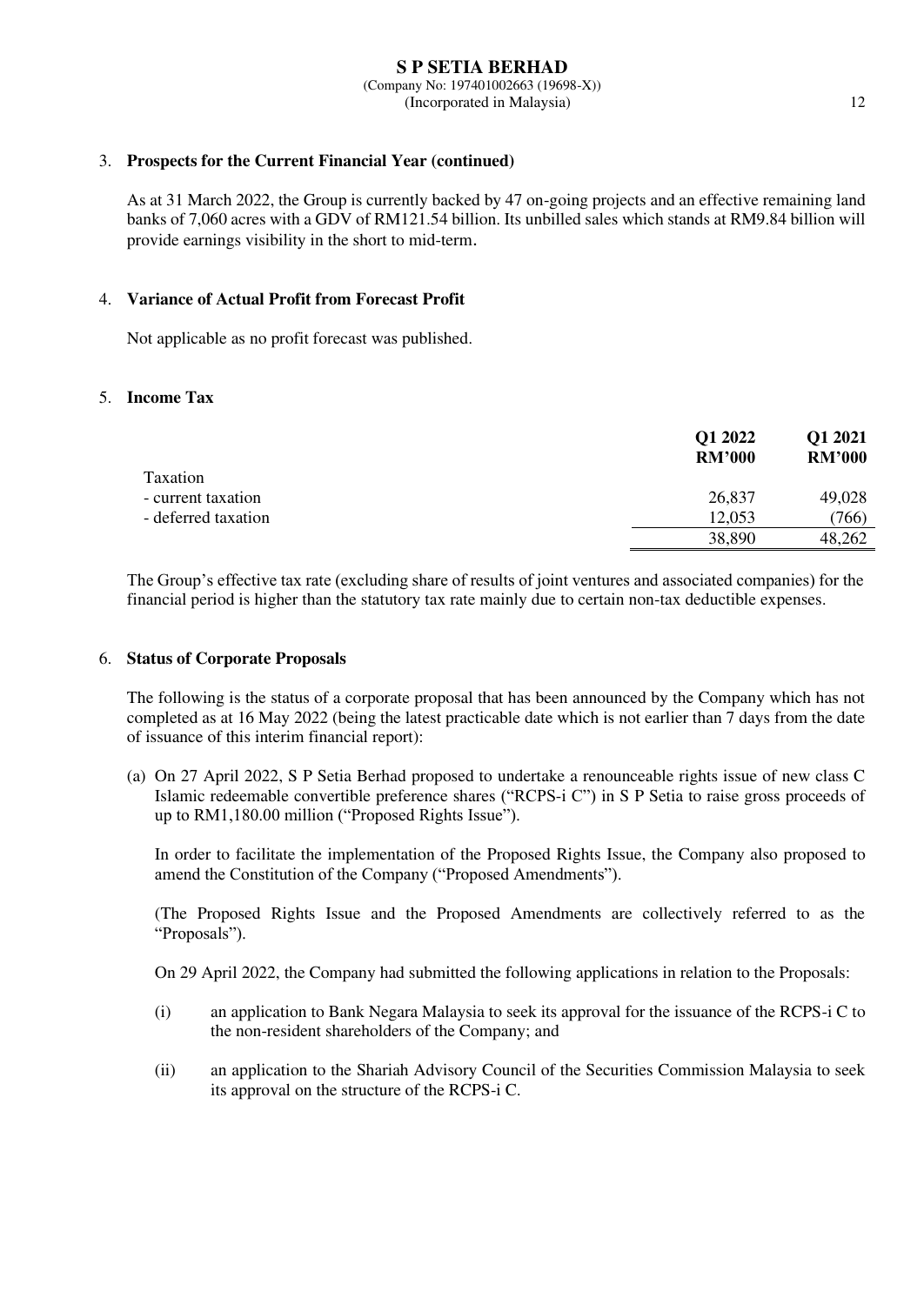# 7. **Group Borrowings and Debt Securities**

Total group borrowings and debt securities as at 31 March 2022 were as follows:

|                                         | <b>Secured</b><br><b>RM'000</b> | <b>Unsecured</b><br><b>RM'000</b> | <b>Total</b><br><b>RM'000</b> |
|-----------------------------------------|---------------------------------|-----------------------------------|-------------------------------|
|                                         |                                 |                                   |                               |
| Short-term borrowings - Islamic         | 535,488                         | 1,190,760                         | 1,726,248                     |
| Short-term borrowings - Conventional    | 2,260,659                       | 175,748                           | 2,436,407                     |
| Long-term borrowings - Islamic          | 2,368,854                       | 2,612,032                         | 4,980,886                     |
| Long-term borrowings - Conventional     | 1,595,864                       | 1,604,403                         | 3,200,267                     |
| Redeemable cumulative preference shares |                                 | 37,486                            | 37,486                        |
|                                         | 6,760,865                       | 5,620,429                         | 12,381,294                    |

Currency exposure profile of group borrowings and debt securities were as follows:

|                             | <b>Secured</b><br><b>RM'000</b> | <b>Unsecured</b><br><b>RM'000</b> | <b>Total</b><br><b>RM'000</b> |
|-----------------------------|---------------------------------|-----------------------------------|-------------------------------|
| <b>Malaysian Ringgit</b>    | 5,278,419                       | 3,506,978                         | 8,785,397                     |
| <b>Great British Pound</b>  |                                 | 1,657,396                         | 1,657,396                     |
| Australian Dollar           | 1,160,346                       | 314,653                           | 1,474,999                     |
| Singapore Dollar            | 284,656                         |                                   | 284,656                       |
| <b>United States Dollar</b> |                                 | 141,402                           | 141,402                       |
| Japanese Yen                | 37,444                          |                                   | 37,444                        |
|                             | 6,760,865                       | 5,620,429                         | 12,381,294                    |

# 8. **Material Litigation**

The Group was not engaged in any material litigation as at 16 May 2022 (being the latest practicable date which is not earlier than 7 days from the date of issuance of this interim financial report).

# 9. **Dividends Declared**

No interim dividend has been declared in respect of the financial period ended 31 March 2022.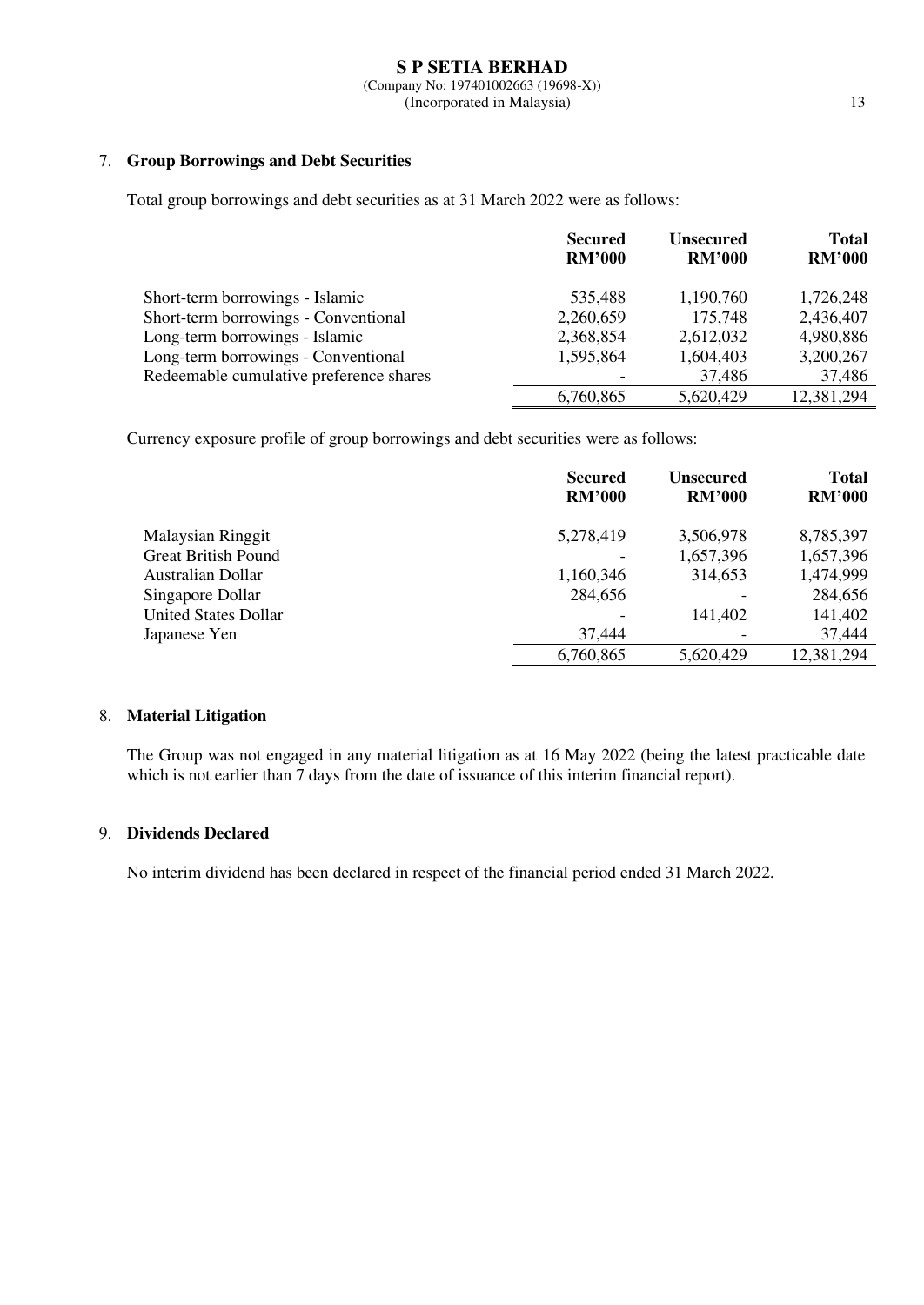## 10. **Earnings Per Share Attributable To Owners of The Company**

### Basic Earnings Per Share

The basic earnings per share for the period is calculated by dividing the Group's profit attributable to owners of the Company adjusted for the effects of RCPS-i A and RCPS-i B preferential dividends declared during the period, divided by the weighted average number of shares in issue, as follows:

|                                                                                                               | Q1 2022<br>000 | Q1 2021<br>900 |
|---------------------------------------------------------------------------------------------------------------|----------------|----------------|
| Profit attributable to owners of the Company (RM)                                                             | 67,495         | 75,231         |
| - RCPS-i A preferential dividends (RM)                                                                        | (35,327)       | (35,327)       |
| - RCPS-i B preferential dividends (RM)                                                                        | (30,694)       | (30,694)       |
| Adjusted profit attributable to owners of the Company (RM)                                                    | 1,474          | 9,210          |
| Number of ordinary shares at beginning of the period<br>Weighted average effect of shares issued pursuant to: | 4,067,978      | 4,056,733      |
| - Exercise of ESOS                                                                                            | 40             |                |
| Weighted average number of ordinary shares                                                                    | 4,068,018      | 4,056,733      |
| Basic earnings per share (sen)                                                                                | 0.04           | 0.23           |

# Diluted Earnings Per Share

The diluted earnings per share for the period is calculated by dividing the Group's profit attributable to owners of the Company adjusted for the effects of RCPS-i A and RCPS-i B preferential dividends declared during the period, divided by the weighted average number of shares that would have been in issue upon full exercise of the remaining options under the LTIP granted, as follows:

|                                                            | Q1 2022<br>$900^\circ$ | Q1 2021<br>$^{\prime}000$ |
|------------------------------------------------------------|------------------------|---------------------------|
|                                                            |                        |                           |
| Profit attributable to owners of the Company (RM)          | 67,495                 | 75,231                    |
| - RCPS-i A preferential dividends (RM)                     | (35,327)               | (35,327)                  |
| - RCPS-i B preferential dividends (RM)                     | (30,694)               | (30,694)                  |
| Adjusted profit attributable to owners of the Company (RM) | 1,474                  | 9,210                     |
| Weighted average number of ordinary shares as per Basic    |                        |                           |
| Earnings Per Share                                         | 4,068,018              | 4,056,733                 |
| Effect of potential exercise of LTIP                       | 13,860                 | 20,752                    |
| Weighted average number of ordinary shares                 | 4,081,878              | 4,077,485                 |
| Diluted earnings per share (sen)                           | 0.04                   | 0.23                      |

The effects of conversion of RCPS-i A and RCPS-i B have not been included in the computation of the dilutive earnings per share of the Group as they do not have a dilutive effect.